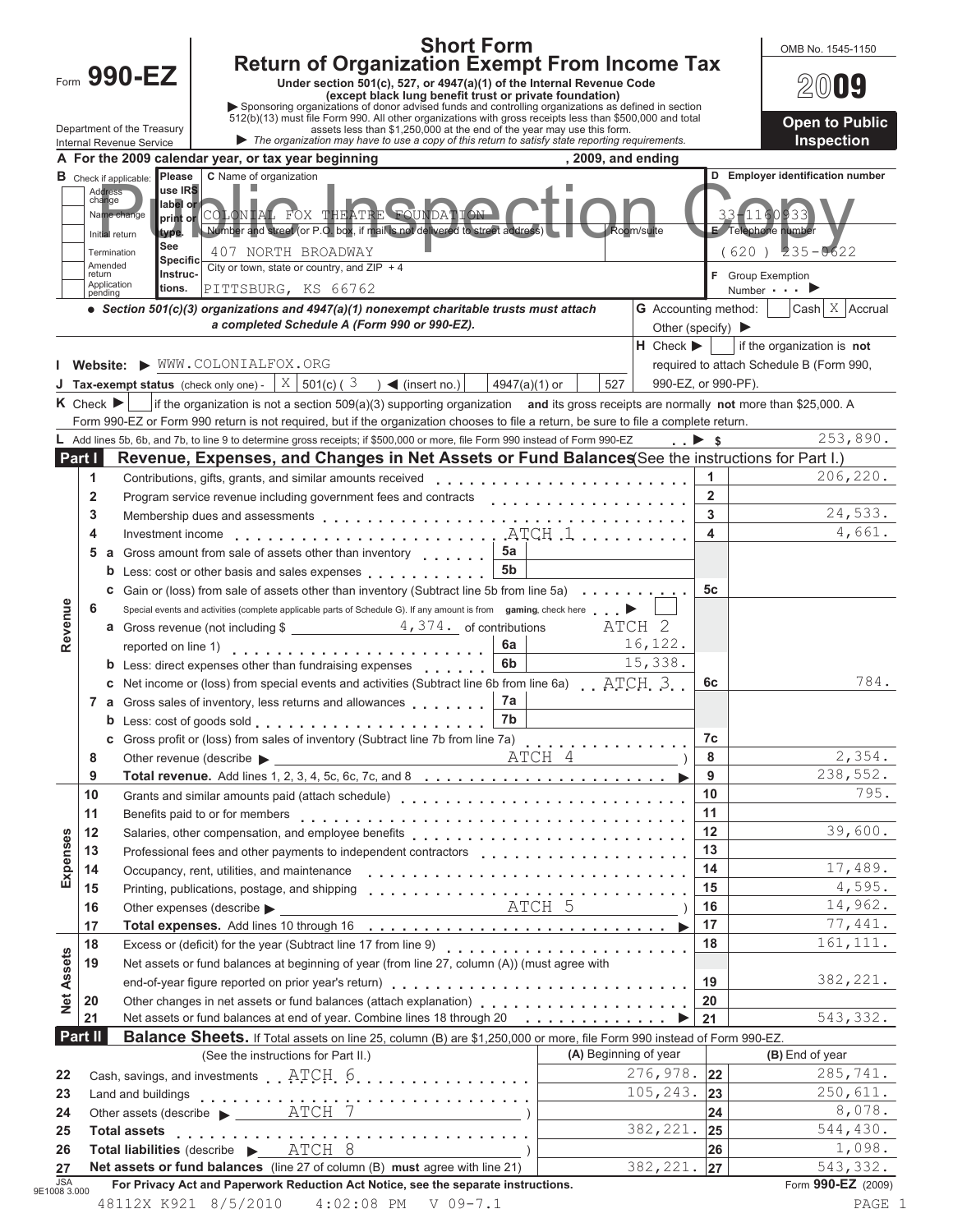|            | Form 990-EZ (2009)                                                                                                                                                                                                                       |                                                                              |                                                  |     | 33-1160933                                                                | Page 2                                                   |
|------------|------------------------------------------------------------------------------------------------------------------------------------------------------------------------------------------------------------------------------------------|------------------------------------------------------------------------------|--------------------------------------------------|-----|---------------------------------------------------------------------------|----------------------------------------------------------|
|            | Statement of Program Service Accomplishments (See the instructions for Part III.)<br>Part III                                                                                                                                            |                                                                              |                                                  |     |                                                                           | <b>Expenses</b>                                          |
|            | ATCH 9<br>What is the organization's primary exempt purpose?                                                                                                                                                                             |                                                                              |                                                  |     | (Required for section                                                     | $501(c)(3)$ and $501(c)(4)$                              |
|            | Describe what was achieved in carrying out the organization's exempt purposes. In a clear and concise manner,<br>describe the services provided, the number of persons benefited, and other relevant information for each program title. |                                                                              |                                                  |     |                                                                           | organizations and section<br>4947(a)(1) trusts; optional |
| 28         | ATTACHMENT 10                                                                                                                                                                                                                            |                                                                              |                                                  |     | for others.)                                                              |                                                          |
|            |                                                                                                                                                                                                                                          |                                                                              |                                                  |     |                                                                           |                                                          |
| 29         | (Grants \$                                                                                                                                                                                                                               | If this amount includes foreign grants, check here                           |                                                  | 28a |                                                                           | 15,664.                                                  |
|            | (Grants \$                                                                                                                                                                                                                               | ) If this amount includes foreign grants, check here                         |                                                  | 29a |                                                                           |                                                          |
| 30         |                                                                                                                                                                                                                                          |                                                                              |                                                  |     |                                                                           |                                                          |
|            |                                                                                                                                                                                                                                          |                                                                              |                                                  |     |                                                                           |                                                          |
|            |                                                                                                                                                                                                                                          |                                                                              |                                                  |     |                                                                           |                                                          |
|            | (Grants \$                                                                                                                                                                                                                               | ) If this amount includes foreign grants, check here $\dots \dots$           |                                                  | 30a |                                                                           |                                                          |
|            | (Grants \$                                                                                                                                                                                                                               | ) If this amount includes foreign grants, check here <b>intererent and D</b> |                                                  | 31a |                                                                           |                                                          |
|            |                                                                                                                                                                                                                                          |                                                                              |                                                  | 32  |                                                                           | 15,664.                                                  |
|            | List of Officers, Directors, Trustees, and Key Employees. List each one even if not compensated. (See the instructions for Part IV.)<br><b>Part IV</b>                                                                                   |                                                                              |                                                  |     |                                                                           |                                                          |
|            | (a) Name and address                                                                                                                                                                                                                     | (b) Title and average<br>hours per week<br>devoted to position               | (c) Compensation<br>(If not paid,<br>enter -0-.) |     | (d) Contributions to<br>employee benefit plans &<br>deferred compensation | (e) Expense<br>account and<br>other allowances           |
|            | ATTACHMENT<br>11                                                                                                                                                                                                                         |                                                                              | 32,292.                                          |     | $-0-$                                                                     | $-0-$                                                    |
|            |                                                                                                                                                                                                                                          |                                                                              |                                                  |     |                                                                           |                                                          |
|            |                                                                                                                                                                                                                                          |                                                                              |                                                  |     |                                                                           |                                                          |
|            |                                                                                                                                                                                                                                          |                                                                              |                                                  |     |                                                                           |                                                          |
|            |                                                                                                                                                                                                                                          |                                                                              |                                                  |     |                                                                           |                                                          |
|            |                                                                                                                                                                                                                                          |                                                                              |                                                  |     |                                                                           |                                                          |
|            |                                                                                                                                                                                                                                          |                                                                              |                                                  |     |                                                                           |                                                          |
|            |                                                                                                                                                                                                                                          |                                                                              |                                                  |     |                                                                           |                                                          |
|            |                                                                                                                                                                                                                                          |                                                                              |                                                  |     |                                                                           |                                                          |
|            |                                                                                                                                                                                                                                          |                                                                              |                                                  |     |                                                                           |                                                          |
|            |                                                                                                                                                                                                                                          |                                                                              |                                                  |     |                                                                           |                                                          |
|            |                                                                                                                                                                                                                                          |                                                                              |                                                  |     |                                                                           |                                                          |
|            |                                                                                                                                                                                                                                          |                                                                              |                                                  |     |                                                                           |                                                          |
|            |                                                                                                                                                                                                                                          |                                                                              |                                                  |     |                                                                           |                                                          |
|            |                                                                                                                                                                                                                                          |                                                                              |                                                  |     |                                                                           |                                                          |
|            |                                                                                                                                                                                                                                          |                                                                              |                                                  |     |                                                                           |                                                          |
|            |                                                                                                                                                                                                                                          |                                                                              |                                                  |     |                                                                           |                                                          |
|            |                                                                                                                                                                                                                                          |                                                                              |                                                  |     |                                                                           |                                                          |
|            |                                                                                                                                                                                                                                          |                                                                              |                                                  |     |                                                                           |                                                          |
|            |                                                                                                                                                                                                                                          |                                                                              |                                                  |     |                                                                           |                                                          |
|            |                                                                                                                                                                                                                                          |                                                                              |                                                  |     |                                                                           |                                                          |
|            |                                                                                                                                                                                                                                          |                                                                              |                                                  |     |                                                                           |                                                          |
|            |                                                                                                                                                                                                                                          |                                                                              |                                                  |     |                                                                           |                                                          |
|            |                                                                                                                                                                                                                                          |                                                                              |                                                  |     |                                                                           |                                                          |
|            |                                                                                                                                                                                                                                          |                                                                              |                                                  |     |                                                                           |                                                          |
|            |                                                                                                                                                                                                                                          |                                                                              |                                                  |     |                                                                           |                                                          |
|            |                                                                                                                                                                                                                                          |                                                                              |                                                  |     |                                                                           |                                                          |
|            |                                                                                                                                                                                                                                          |                                                                              |                                                  |     |                                                                           |                                                          |
|            |                                                                                                                                                                                                                                          |                                                                              |                                                  |     |                                                                           |                                                          |
| <b>JSA</b> |                                                                                                                                                                                                                                          |                                                                              |                                                  |     |                                                                           | Form 990-EZ (2009)                                       |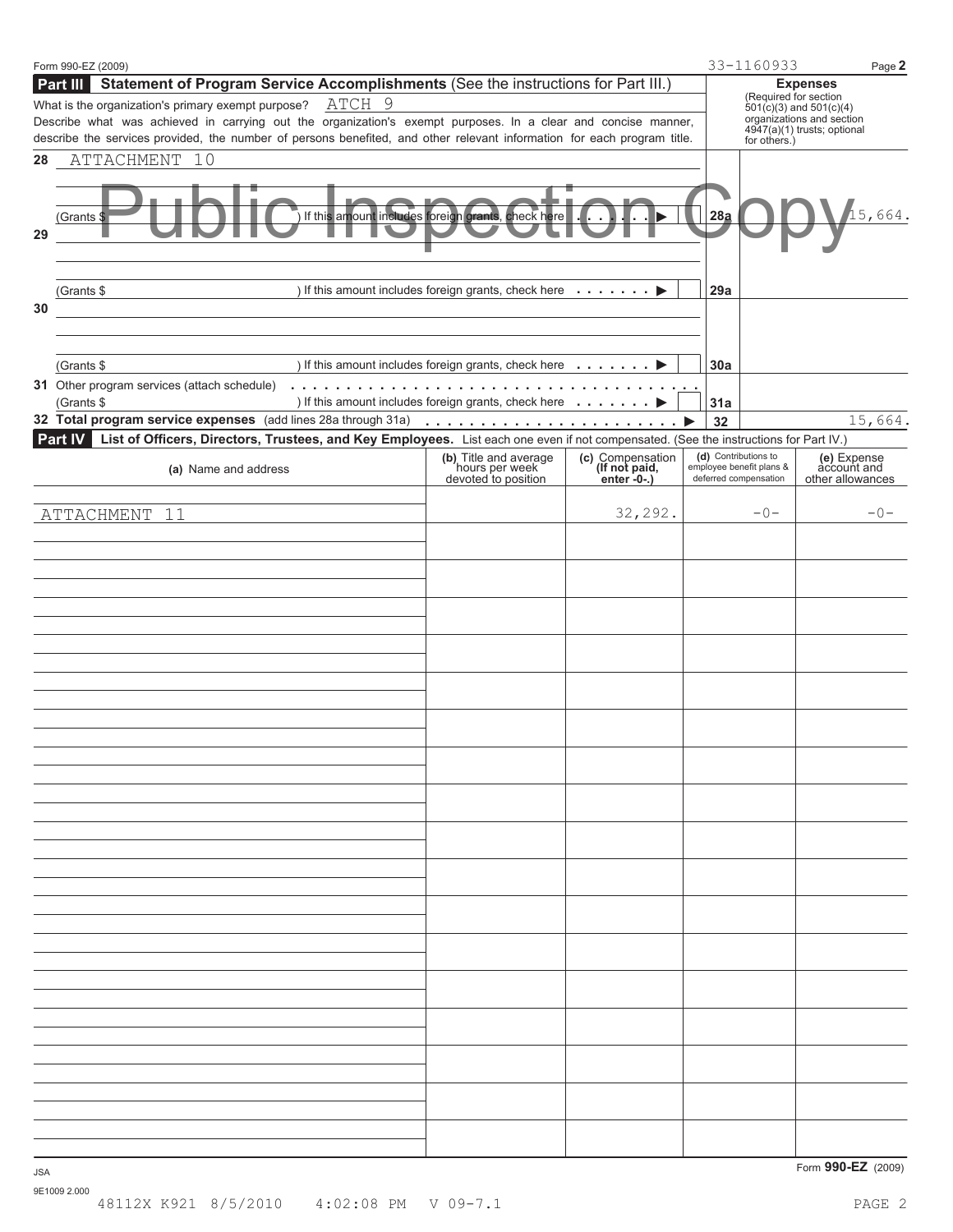|               | 33-1160933<br>Form 990-EZ (2009)                                                                                                |                 |            | Page 3 |
|---------------|---------------------------------------------------------------------------------------------------------------------------------|-----------------|------------|--------|
| <b>Part V</b> | Other Information (Note the statement requirements in the instructions for Part V.)                                             |                 |            |        |
|               |                                                                                                                                 |                 | Yes        | No     |
| 33            | Did the organization engage in any activity not previously reported to the IRS? If "Yes," attach a detailed                     |                 |            |        |
|               |                                                                                                                                 | 33              |            | X      |
| 34            | Were any changes made to the organizing or governing documents? If "Yes," attach a conformed copy of                            |                 |            |        |
|               | the changes<br>فهمل والمتحدث والمتحدث والمتحدث والمتحدث والمتحدث والمتحورة                                                      | 34              |            | X      |
| 35            | If the organization, had income from business activities, such as those reported on lines 2, 6a, and 7a (among others), but     |                 |            |        |
|               | not reported on Form 990-T, attach a statement explaining why the organization did not report the income on Form 990-T.         |                 |            |        |
| а             | Did the organization have unrelated business gross moome of \$1,000 or more or was it subject to section                        |                 |            |        |
|               |                                                                                                                                 | 35a             |            | X      |
| b             |                                                                                                                                 | 35 <sub>b</sub> |            |        |
| 36            | Did the organization undergo a liquidation, dissolution, termination, or significant dosposition of net assets                  |                 |            |        |
|               |                                                                                                                                 | 36              |            | X      |
| 37 a          | Enter amount of political expenditures, direct or indirect, as described in the instructions. $\blacktriangleright$ 37a         |                 |            |        |
| b             |                                                                                                                                 | 37 <sub>b</sub> |            | X      |
| 38 a          | Did the organization borrow from, or make any loans to, any officer, director, trustee, or key employee or were                 |                 |            | X      |
|               | any such loans made in a prior year and still outstanding at the end of the period covered by this return?<br>38b               | 38a             |            |        |
| b<br>39       | Section 501(c)(7) organizations. Enter:                                                                                         |                 |            |        |
| a             | Initiation fees and capital contributions included on line 9<br>39a                                                             |                 |            |        |
| b             | 39 <sub>b</sub><br>Gross receipts, included on line 9, for public use of club facilities                                        |                 |            |        |
| 40 a          | .<br>Section 501(c)(3) organizations. Enter amount of tax imposed on the organization during the year under:                    |                 |            |        |
|               | section 4911 $\blacktriangleright$<br>0.; section 4912 $\triangleright$ 0.; section 4955 $\triangleright$<br>Ο.                 |                 |            |        |
| b             | Section 501(c)(3) and 501(c)(4) organizations. Did the organization engage in any section 4958 excess benefit                   |                 |            |        |
|               | transaction during the year or is it aware that it engaged in an excess benefit transaction with a disqualified                 |                 |            |        |
|               | person in a prior year, and that the transaction has not been reported on any of the organization's prior                       |                 |            |        |
|               |                                                                                                                                 | 40b             |            | X      |
| С             | Section 501(c)(3) and 501(c)(4) organizations. Enter amount of tax imposed on                                                   |                 |            |        |
|               | organization managers or disqualified persons during the year under sections 4912,                                              |                 |            |        |
|               | 0.<br>4955, and 4958                                                                                                            |                 |            |        |
| d             | Section $501(c)(3)$ and $501(c)(4)$ organizations. Enter amount of tax on line 40c                                              |                 |            |        |
|               |                                                                                                                                 |                 |            |        |
| е             | All organizations. At any time during the tax year, was the organization a party to a prohibited tax shelter                    |                 |            |        |
|               |                                                                                                                                 | 40e             |            | Χ      |
| 41            | List the states with which a copy of this return is filed. $\blacktriangleright$                                                |                 |            |        |
| 42 a          | $620 - 235 - 0622$                                                                                                              |                 |            |        |
|               | 66762                                                                                                                           |                 |            |        |
| b             | At any time during the calendar year, did the organization have an interest in or a signature or other authority                |                 |            |        |
|               | over a financial account in a foreign country (such as a bank account, securities account, or other financial                   |                 | Yes        | No     |
|               |                                                                                                                                 | 42b             |            | X      |
|               | If "Yes," enter the name of the foreign county:                                                                                 |                 |            |        |
|               | See the instructions for exceptions and filing requirements for Form TD F 90-22.1, Report of Foreing Bank                       |                 |            |        |
|               | and Financial Accounts.                                                                                                         |                 |            |        |
| C             | At any time during the calendar year, did the organization maintain an office outside of the U.S.?                              | 42c             |            | Χ      |
|               | If "Yes," enter the name of the foreign country: ▶                                                                              |                 |            |        |
| 43            | Form 1041 - Check here<br>Section 4947(a)(1) nonexempt charitable trusts filing Form 990-EZ in lieu of                          |                 |            |        |
|               | and enter the amount of tax-exempt interest received or accrued during the tax year<br>$\ldots \ldots$ $\blacktriangleright$ 43 |                 |            |        |
|               |                                                                                                                                 |                 |            |        |
|               |                                                                                                                                 |                 | <b>Yes</b> | No     |
| 44            | Did the organization maintain any donor advised funds? If "Yes," Form 990 must be completed instead of                          |                 |            | X      |
|               | Is any related organization a controlled entity of the organization within the meaning of section 512(b)(13)? If                | 44              |            |        |
| 45            |                                                                                                                                 | 45              |            | X      |
|               |                                                                                                                                 |                 |            |        |

Form **990-EZ** (2009)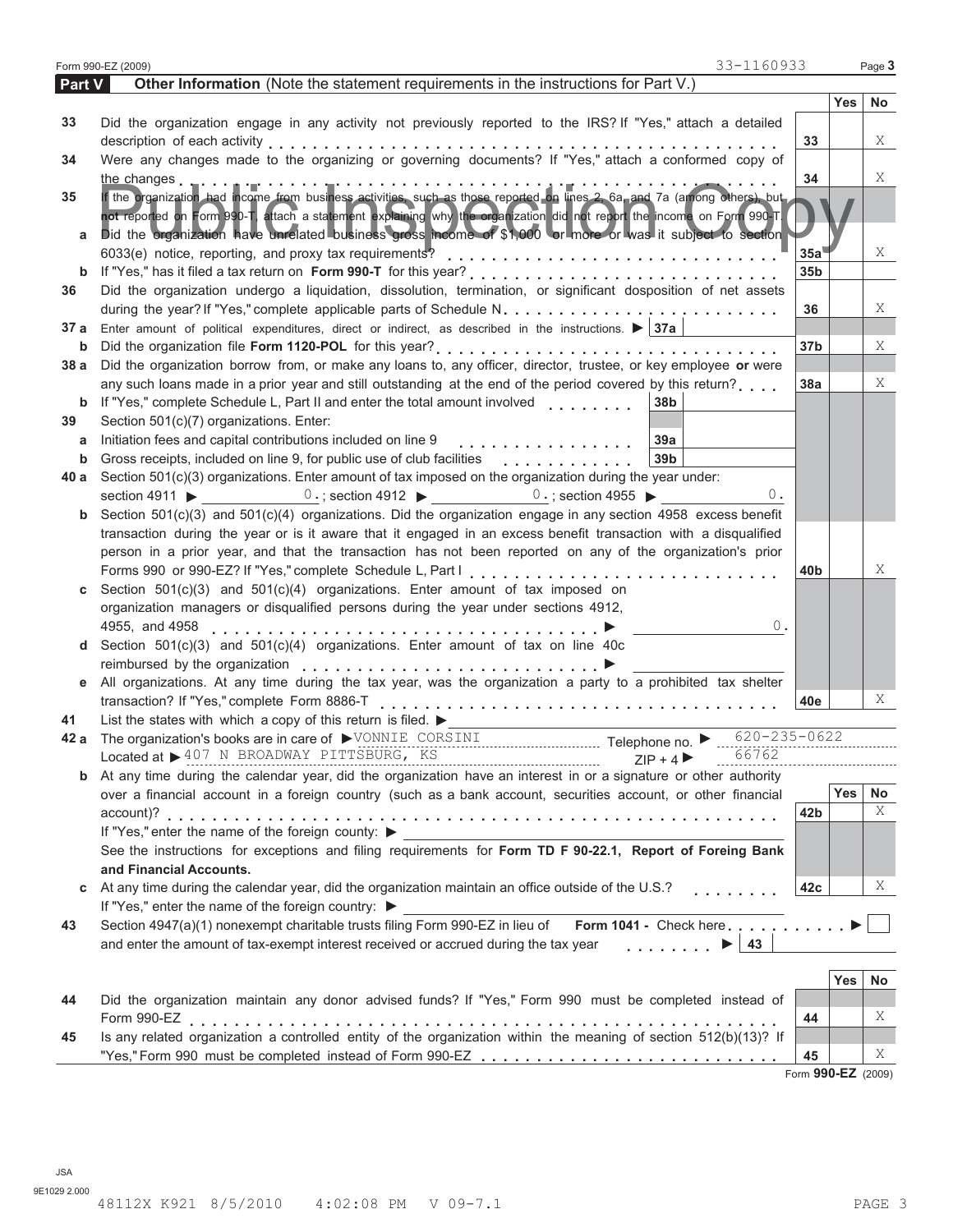|         | 33-1160933<br>Form 990-EZ (2009)                                                                                                                                                                                                                                      |    |          | Page 4 |
|---------|-----------------------------------------------------------------------------------------------------------------------------------------------------------------------------------------------------------------------------------------------------------------------|----|----------|--------|
| Part VI | Section 501(c)(3) organizations and section $4947(a)(1)$ nonexempt charitable trusts only. All section<br>$501(c)(3)$ organizations and section $4947(a)(1)$ nonexempt charitable trusts must answer questions 46-49b<br>and complete the tables for lines 50 and 51. |    |          |        |
| 46      | Did the organization engage in direct or indirect political campaign activities on behalf of or in opposition to                                                                                                                                                      |    | Yes   No |        |
|         | candidates for public office? If "Yes," complete Schedule C, Part   [[[[[[[[[[[[[[[[[[[[]]]]]]]]]                                                                                                                                                                     | 46 |          |        |

- **47** Did the organization engage in lobbying activities? If "Yes," complete Schedule C, Part II
- **48** candidates for public office? If "Yes," complete Schedule C, Part I<br>Did the organization engage in lobbying activities? If "Yes," complete Schedule C, Part II<br>Is the organization a school as described in section 170(b)(1)(
- 
- **49 a** Did the organization make any transfers to an exempt non-charitable related organization?<br>If "Yes," was the related organization a section 527 organization? If "Yes," was the related organization a section 527 organization? **b**
- **50** Is the organization a school as described in section 170(b)(1)(A)(ii)? If "Yes" complete Schedule E<br>Did the organization make any transfers to an exempt non-charitable related organization?<br>If "Yes," was the related organi Complete this table for the organization's five highest compensated employees (other than officers, directors, trustees and key employees) who each received more than \$100,000 of compensation from the organization. If there is none, enter "None."

| (a) Name and address of each employee paid more<br>than \$100,000 | (b) Title and average<br>hours per week<br>devoted to position | (c) Compensation | (d) Contributions to<br>employee benefit plans &<br>deferred compensation | (e) Expense<br>account and<br>other allowances |
|-------------------------------------------------------------------|----------------------------------------------------------------|------------------|---------------------------------------------------------------------------|------------------------------------------------|
| NONE                                                              |                                                                |                  |                                                                           |                                                |
|                                                                   |                                                                |                  |                                                                           |                                                |
|                                                                   |                                                                |                  |                                                                           |                                                |
|                                                                   |                                                                |                  |                                                                           |                                                |
|                                                                   |                                                                |                  |                                                                           |                                                |
| Total number of other employees paid over \$100,000               | NONE<br>▶<br>and a strain and                                  |                  |                                                                           |                                                |

**51** Complete this table for the organization's five highest compensated independent contractors who each received more than \$100,000 of compensation from the organization. If there is none, enter "None."

|                                      | (a) Name and address of each independent contractor paid more than \$100,000                                                                                                                                                                                                                                             | (b) Type of service                                        | (c) Compensation                                          |
|--------------------------------------|--------------------------------------------------------------------------------------------------------------------------------------------------------------------------------------------------------------------------------------------------------------------------------------------------------------------------|------------------------------------------------------------|-----------------------------------------------------------|
| <b>NONE</b>                          |                                                                                                                                                                                                                                                                                                                          |                                                            |                                                           |
|                                      |                                                                                                                                                                                                                                                                                                                          |                                                            |                                                           |
|                                      |                                                                                                                                                                                                                                                                                                                          |                                                            |                                                           |
|                                      |                                                                                                                                                                                                                                                                                                                          |                                                            |                                                           |
|                                      |                                                                                                                                                                                                                                                                                                                          |                                                            |                                                           |
| d                                    | Total number of other independent contractors receiving over \$100,000                                                                                                                                                                                                                                                   | NONE                                                       |                                                           |
|                                      | Under penalties of perjury, I declare that I have examined this return, including accompanying schedules and statements, and to the best of my knowledge<br>and belief, it is true, correct, and complete. Declaration of preparer (other than officer) is based on all information of which preparer has any knowledge. |                                                            |                                                           |
| Sign<br><b>Here</b>                  |                                                                                                                                                                                                                                                                                                                          |                                                            |                                                           |
|                                      | Signature of officer                                                                                                                                                                                                                                                                                                     | Date                                                       |                                                           |
| Paid                                 | Type or print name and title<br>Date<br>Preparer's<br><b>COPY</b><br>signature                                                                                                                                                                                                                                           | Check if<br>self-<br>employed $\blacktriangleright$        | Preparer's identifying number (See instructions)          |
| <b>Preparer's</b><br><b>Use Only</b> | BKD, LLP<br>Firm's name (or<br>yours if self-employed),<br>address, and ZIP + 4<br>PO BOX 1824 JOPLIN, MO 64802-1824                                                                                                                                                                                                     | <b>EIN</b><br>ь<br>Phone no. $\triangleright$ 417-624-1065 |                                                           |
|                                      | May the IRS discuss this return with the preparer shown above? See instructions                                                                                                                                                                                                                                          | .                                                          | $\blacktriangleright \boxed{\mathbb{X}}$ Yes<br><b>No</b> |
|                                      |                                                                                                                                                                                                                                                                                                                          |                                                            | Form 990-EZ (2009)                                        |

JSA

**47 48 49a 49b**  X X X X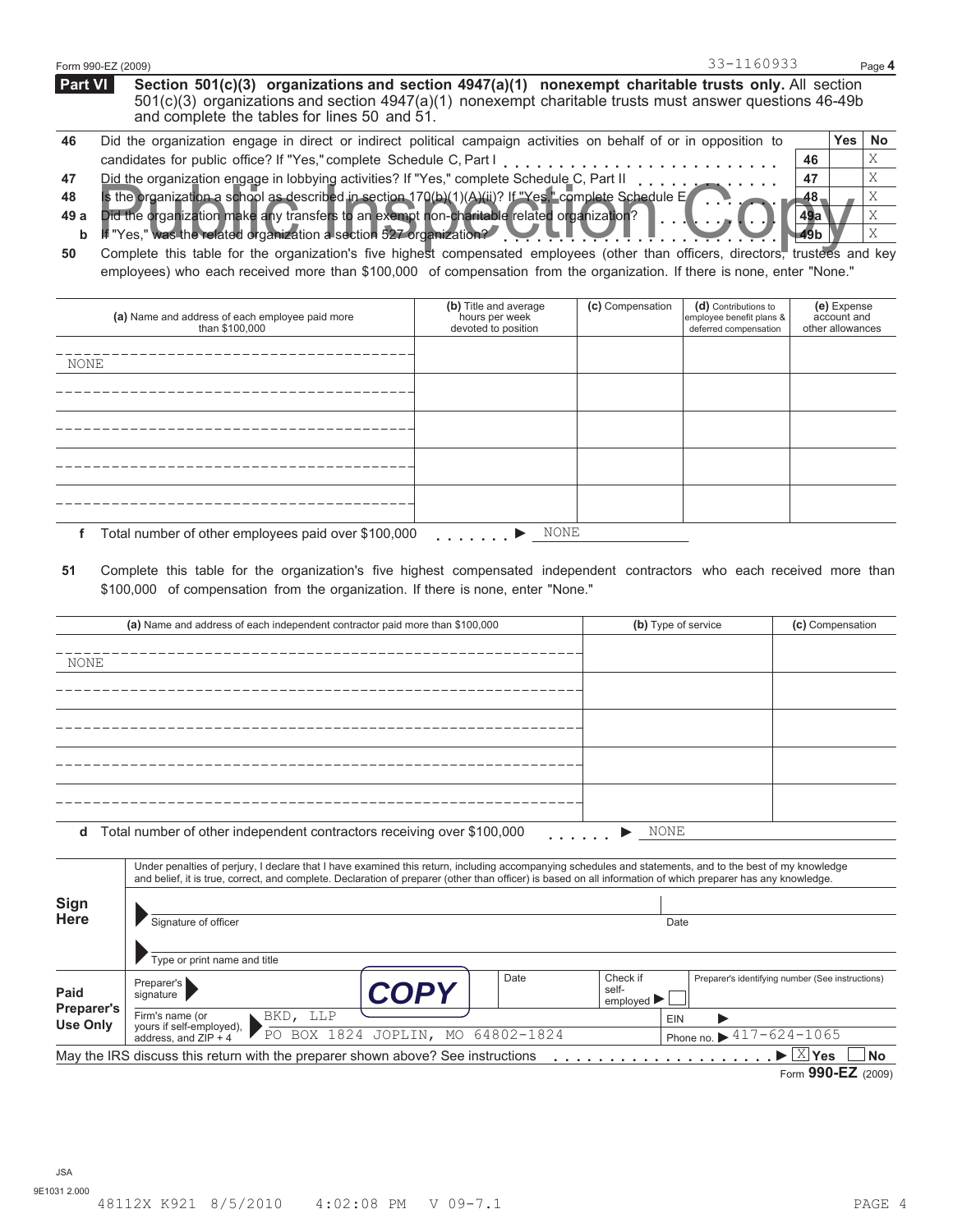| <b>SCHEDULE A</b> |  |
|-------------------|--|
|                   |  |

# **SCHEDULE A Public Charity Status and Public Support COMB No. 1545-0047 (Form 990 or 990-EZ)**

**Complete if the organization is a section 501(c)(3) organization or a section 4947(a)(1) nonexempt charitable trust. Department of the Treasury Open to Public 1999**<br> **Department of the Treasury** 

|                                                               |                                               |                                                                                                                                                                                                                                                                                         | 4947(a)(1) nonexempt charitable trust. |                                                                               |                                             |                              |     |                                                                             | Open to Public                        |
|---------------------------------------------------------------|-----------------------------------------------|-----------------------------------------------------------------------------------------------------------------------------------------------------------------------------------------------------------------------------------------------------------------------------------------|----------------------------------------|-------------------------------------------------------------------------------|---------------------------------------------|------------------------------|-----|-----------------------------------------------------------------------------|---------------------------------------|
| Department of the Treasury<br><b>Internal Revenue Service</b> |                                               | Attach to Form 990 or Form 990-EZ.                                                                                                                                                                                                                                                      |                                        |                                                                               | $\triangleright$ See separate instructions. |                              |     |                                                                             | Inspection                            |
| Name of the organization                                      |                                               |                                                                                                                                                                                                                                                                                         |                                        |                                                                               |                                             |                              |     |                                                                             | <b>Employer identification number</b> |
| COLONIAL FOX THEATRE FOUNDATION                               |                                               |                                                                                                                                                                                                                                                                                         |                                        |                                                                               |                                             |                              |     |                                                                             | 33-1160933                            |
| Part I                                                        |                                               | Reason for Public Charity Status (All organizations must complete this part.) See instructions.                                                                                                                                                                                         |                                        |                                                                               |                                             |                              |     |                                                                             |                                       |
| 1<br>2                                                        |                                               | The organization is not a private foundation because it is. (For lines 1 through 11, check only one box.)<br>A church, convention of churches, or association of churches described in Section 170(b)(1)(A)(i).<br>A school described in section 170(b)(1)(A)(ii). (Attach Schedule E.) |                                        |                                                                               |                                             |                              |     |                                                                             |                                       |
| 3                                                             |                                               | A hospital or a cooperative hospital service organization described in section 170(b)(1)(A)(iii).                                                                                                                                                                                       |                                        |                                                                               |                                             |                              |     |                                                                             |                                       |
| 4                                                             | hospital's name, city, and state:             | A medical research organization operated in conjunction with a hospital described in section 170(b)(1)(A)(iii). Enter the                                                                                                                                                               |                                        |                                                                               |                                             |                              |     |                                                                             |                                       |
| 5                                                             |                                               | An organization operated for the benefit of a college or university owned or operated by a governmental unit described in                                                                                                                                                               |                                        |                                                                               |                                             |                              |     |                                                                             |                                       |
|                                                               | section 170(b)(1)(A)(iv). (Complete Part II.) |                                                                                                                                                                                                                                                                                         |                                        |                                                                               |                                             |                              |     |                                                                             |                                       |
| 6                                                             |                                               | A federal, state, or local government or governmental unit described in section 170(b)(1)(A)(v).                                                                                                                                                                                        |                                        |                                                                               |                                             |                              |     |                                                                             |                                       |
| Χ<br>7                                                        |                                               | An organization that normally receives a substantial part of its support from a governmental unit or from the general public                                                                                                                                                            |                                        |                                                                               |                                             |                              |     |                                                                             |                                       |
|                                                               |                                               | described in section 170(b)(1)(A)(vi). (Complete Part II.)                                                                                                                                                                                                                              |                                        |                                                                               |                                             |                              |     |                                                                             |                                       |
| 8                                                             |                                               | A community trust described in section 170(b)(1)(A)(vi). (Complete Part II.)                                                                                                                                                                                                            |                                        |                                                                               |                                             |                              |     |                                                                             |                                       |
| 9                                                             |                                               | An organization that normally receives: (1) more than 331/3 % of its support from contributions, membership fees, and gross                                                                                                                                                             |                                        |                                                                               |                                             |                              |     |                                                                             |                                       |
|                                                               |                                               | receipts from activities related to its exempt functions - subject to certain exceptions, and (2) no more than 331/3% of its                                                                                                                                                            |                                        |                                                                               |                                             |                              |     |                                                                             |                                       |
|                                                               |                                               | support from gross investment income and unrelated business taxable income (less section 511 tax) from businesses                                                                                                                                                                       |                                        |                                                                               |                                             |                              |     |                                                                             |                                       |
|                                                               |                                               | acquired by the organization after June 30, 1975. See section 509(a)(2). (Complete Part III.)                                                                                                                                                                                           |                                        |                                                                               |                                             |                              |     |                                                                             |                                       |
| 10                                                            |                                               | An organization organized and operated exclusively to test for public safety. See section 509(a)(4).                                                                                                                                                                                    |                                        |                                                                               |                                             |                              |     |                                                                             |                                       |
| 11                                                            |                                               | An organization organized and operated exclusively for the benefit of, to perform the functions of, or to carry out the                                                                                                                                                                 |                                        |                                                                               |                                             |                              |     |                                                                             |                                       |
|                                                               |                                               | purposes of one or more publicly supported organizations described in section $509(a)(1)$ or section $509(a)(2)$ . See section                                                                                                                                                          |                                        |                                                                               |                                             |                              |     |                                                                             |                                       |
|                                                               |                                               | 509(a)(3). Check the box that describes the type of supporting organization and complete lines 11e through 11h.                                                                                                                                                                         |                                        |                                                                               |                                             |                              |     |                                                                             |                                       |
| a                                                             | Type I<br>b                                   | Type II                                                                                                                                                                                                                                                                                 | $\mathbf{c}$                           | Type III - Functionally integrated                                            |                                             |                              |     | d                                                                           | Type III - Other                      |
| e <sub>1</sub>                                                |                                               | By checking this box, I certify that the organization is not controlled directly or indirectly by one or more disqualified                                                                                                                                                              |                                        |                                                                               |                                             |                              |     |                                                                             |                                       |
|                                                               |                                               | persons other than foundation managers and other than one or more publicly supported organizations described in section                                                                                                                                                                 |                                        |                                                                               |                                             |                              |     |                                                                             |                                       |
|                                                               | $509(a)(1)$ or section $509(a)(2)$ .          |                                                                                                                                                                                                                                                                                         |                                        |                                                                               |                                             |                              |     |                                                                             |                                       |
| f                                                             |                                               | If the organization received a written determination from the IRS that it is a Type I, Type II, or Type III supporting                                                                                                                                                                  |                                        |                                                                               |                                             |                              |     |                                                                             |                                       |
|                                                               | organization, check this box                  |                                                                                                                                                                                                                                                                                         |                                        |                                                                               |                                             |                              |     |                                                                             |                                       |
| g                                                             |                                               | Since August 17, 2006, has the organization accepted any gift or contribution from any of the                                                                                                                                                                                           |                                        |                                                                               |                                             |                              |     |                                                                             |                                       |
| following persons?                                            |                                               |                                                                                                                                                                                                                                                                                         |                                        |                                                                               |                                             |                              |     |                                                                             |                                       |
|                                                               |                                               | (i) A person who directly or indirectly controls, either alone or together with persons described in (ii)                                                                                                                                                                               |                                        |                                                                               |                                             |                              |     |                                                                             | Yes<br>No                             |
|                                                               |                                               | and (iii) below, the governing body of the supported organization?                                                                                                                                                                                                                      |                                        |                                                                               |                                             |                              |     |                                                                             | 11g(i)<br>Χ                           |
|                                                               |                                               | (ii) A family member of a person described in (i) above?                                                                                                                                                                                                                                |                                        |                                                                               |                                             |                              |     |                                                                             | 11g(ii)<br>Χ                          |
|                                                               |                                               | (iii) A 35% controlled entity of a person described in (i) or (ii) above?                                                                                                                                                                                                               |                                        |                                                                               |                                             |                              |     |                                                                             | 11g(iii)<br>X                         |
|                                                               |                                               | Provide the following information about the supported organization(s).                                                                                                                                                                                                                  |                                        |                                                                               |                                             |                              |     |                                                                             |                                       |
| (i) Name of supported<br>organization                         | $(ii)$ $EIN$                                  | (iii) Type of organization<br>(described on lines 1-9<br>above or IRC section<br>(see instructions))                                                                                                                                                                                    |                                        | (iv) Is the organization<br>in col. (i) listed in your<br>qoverning document? | (v) Did you notify<br>the organization in   | col. (i) of your<br>support? |     | (vi) Is the<br>organization in col.<br>(i) organized in the<br><b>U.S.?</b> | (vii) Amount of<br>support            |
|                                                               |                                               |                                                                                                                                                                                                                                                                                         | Yes                                    | No                                                                            | Yes                                         | No                           | Yes | No                                                                          |                                       |
|                                                               |                                               |                                                                                                                                                                                                                                                                                         |                                        |                                                                               |                                             |                              |     |                                                                             |                                       |
|                                                               |                                               |                                                                                                                                                                                                                                                                                         |                                        |                                                                               |                                             |                              |     |                                                                             |                                       |
|                                                               |                                               |                                                                                                                                                                                                                                                                                         |                                        |                                                                               |                                             |                              |     |                                                                             |                                       |
|                                                               |                                               |                                                                                                                                                                                                                                                                                         |                                        |                                                                               |                                             |                              |     |                                                                             |                                       |
|                                                               |                                               |                                                                                                                                                                                                                                                                                         |                                        |                                                                               |                                             |                              |     |                                                                             |                                       |
|                                                               |                                               |                                                                                                                                                                                                                                                                                         |                                        |                                                                               |                                             |                              |     |                                                                             |                                       |
|                                                               |                                               |                                                                                                                                                                                                                                                                                         |                                        |                                                                               |                                             |                              |     |                                                                             |                                       |
|                                                               |                                               |                                                                                                                                                                                                                                                                                         |                                        |                                                                               |                                             |                              |     |                                                                             |                                       |
|                                                               |                                               |                                                                                                                                                                                                                                                                                         |                                        |                                                                               |                                             |                              |     |                                                                             |                                       |

**Total**

**For Privacy Act and Paperwork Reduction Act Notice, see the Instructions for Form 990 or 990-EZ.**

**Schedule A (Form 990 or 990-EZ) 2009**

 $200$ 09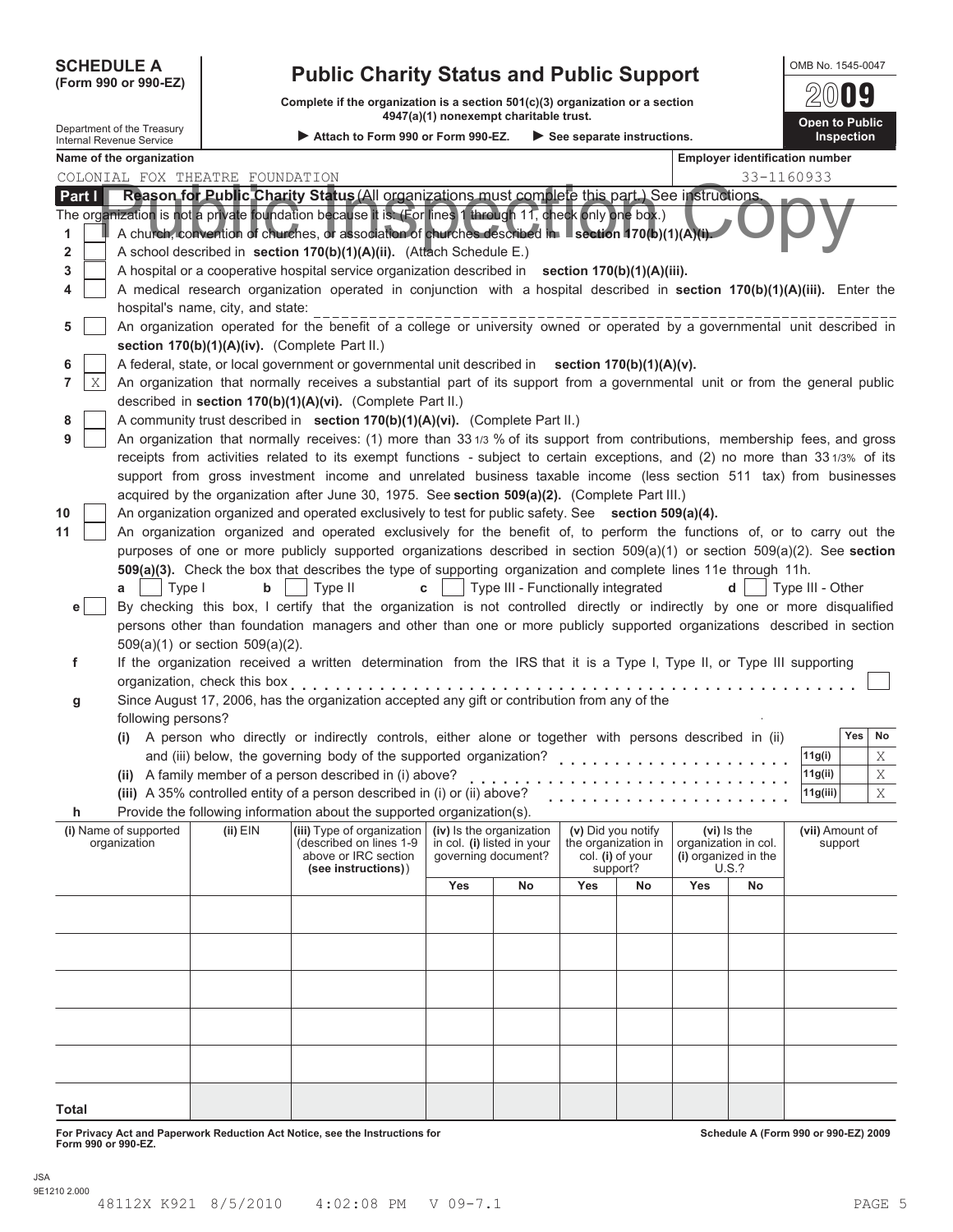|         | Schedule A (Form 990 or 990-EZ) 2009                                                                                                                                                                                                                             |          |          |                       | 33-1160933            |          | Page 2               |
|---------|------------------------------------------------------------------------------------------------------------------------------------------------------------------------------------------------------------------------------------------------------------------|----------|----------|-----------------------|-----------------------|----------|----------------------|
| Part II | Support Schedule for Organizations Described in Sections 170(b)(1)(A)(iv) and 170(b)(1)(A)(vi)<br>(Complete only if you checked the box on line 5, 7, or 8 of Part I.)                                                                                           |          |          |                       |                       |          |                      |
|         | <b>Section A. Public Support</b>                                                                                                                                                                                                                                 |          |          |                       |                       |          |                      |
|         | Calendar year (or fiscal year beginning in)                                                                                                                                                                                                                      | (a) 2005 | (b) 2006 | $(c)$ 2007            | $(d)$ 2008            | (e) 2009 | (f) Total            |
| 1<br>2  | Gifts, grants, contributions, and<br>membership fees received. (Do not<br>include any "unusual grants.")<br>Tax revenues levied for the organization's<br>benefit and either paid to or expended on<br>its behalf $\cdots$ , $\cdots$ , $\cdots$                 |          |          | $-1\overline{19,461}$ | 304,536.              |          | 654,750.             |
| 3       | The value of services or facilities<br>furnished by a governmental unit to the<br>organization without charge                                                                                                                                                    |          |          |                       |                       |          |                      |
| 4       | Total. Add lines 1 through 3                                                                                                                                                                                                                                     |          |          | 119,461.              | 304,536.              | 230,753. | 654,750.             |
| 5<br>6  | The portion of total contributions by each<br>person (other than a governmental unit or<br>publicly supported organization) included<br>on line 1 that exceeds 2% of the amount<br>shown on line 11, column (f).<br>Public support. Subtract line 5 from line 4. |          |          |                       |                       |          | 443,320.<br>211,430. |
|         | <b>Section B. Total Support</b>                                                                                                                                                                                                                                  |          |          |                       |                       |          |                      |
|         | Calendar year (or fiscal year beginning in)                                                                                                                                                                                                                      | (a) 2005 | (b) 2006 | $(c)$ 2007            | $(d)$ 2008            | (e) 2009 | (f) Total            |
| 7       | Amounts from line 4                                                                                                                                                                                                                                              |          |          | 119,461.              | 304,536.              | 230,753. | 654,750.             |
| 8       | Gross income from interest, dividends,<br>payments received on securities loans,<br>rents, royalties and income from similar<br>sources entering the state of the state of the state of the state of the state of the state of the state of the                  |          |          | 273.                  | 562.                  | 4,661.   | 5,496.               |
| 9       | Net income from unrelated business<br>activities, whether or not the business is<br>regularly carried on                                                                                                                                                         |          |          |                       |                       |          |                      |
| 10      | Other income. Do not include gain or<br>loss from the sale of capital assets<br>(Explain in Part IV.)                                                                                                                                                            |          |          |                       |                       |          |                      |
| 11      | <b>Total support.</b> Add lines 7 through 10                                                                                                                                                                                                                     |          |          |                       |                       |          | 660,246.             |
| 12      |                                                                                                                                                                                                                                                                  |          |          |                       |                       | 12       | 20,858.              |
| 13      | First five years. If the Form 990 is for the organization's first, second, third, fourth, or fifth tax year as a section 501(c)(3)                                                                                                                               |          |          |                       |                       |          | X                    |
|         | Section C. Computation of Public Support Percentage                                                                                                                                                                                                              |          |          |                       |                       |          |                      |
| 14      | Public support percentage for 2009 (line 6, column (f) divided by line 11, column (f))                                                                                                                                                                           |          |          |                       | and a straightful and | 14       | $\%$                 |
| 15      | Public support percentage from 2008 Schedule A, Part II, line 14                                                                                                                                                                                                 |          |          |                       |                       | 15       | $\%$                 |
| 16а     | 33 1/3 % support test - 2009. If the organization did not check the box on line 13, and line 14 is 33 1/3 % or more, check                                                                                                                                       |          |          |                       |                       |          |                      |
|         | this box and stop here. The organization qualifies as a publicly supported organization                                                                                                                                                                          |          |          |                       |                       |          |                      |
|         | b 33 1/3 % support test - 2008. If the organization did not check a box on line 13 or 16a, and line 15 is 33 1/3 % or more,<br>check this box and stop here. The organization qualifies as a publicly supported organization $\dots \dots \dots \dots$           |          |          |                       |                       |          |                      |
|         | 17a 10%-facts-and-circumstances test - 2009. If the organization did not check a box on line 13, 16a or 16b, and line 14 is 10%                                                                                                                                  |          |          |                       |                       |          |                      |
|         | or more, and if the organization meets the "facts-and-circumstances" test, check this box and stop here. Explain in                                                                                                                                              |          |          |                       |                       |          |                      |
|         | Part IV how the organization meets the "facts-and-circumstances" test. The organization qualifies as a publicly supported                                                                                                                                        |          |          |                       |                       |          |                      |
|         |                                                                                                                                                                                                                                                                  |          |          |                       |                       |          |                      |
|         | <b>b 10%-facts-and-circumstances test - 2008.</b> If the organization did not check a box on line 13, 16a, 16b, or 17a, and line                                                                                                                                 |          |          |                       |                       |          |                      |
|         | 15 is 10% or more, and if the organization meets the "facts-and-circumstances" test, check this box and stop here.                                                                                                                                               |          |          |                       |                       |          |                      |
|         | Explain in Part IV how the organzation meets the "facts-and-circumstances" test. The organization qualifies as a publicly                                                                                                                                        |          |          |                       |                       |          |                      |
|         |                                                                                                                                                                                                                                                                  |          |          |                       |                       |          |                      |
| 18      | Private foundation. If the organization did not check a box on line 13, 16a, 16b, 17a, or 17b, check this box and see                                                                                                                                            |          |          |                       |                       |          |                      |
|         |                                                                                                                                                                                                                                                                  |          |          |                       |                       |          |                      |

**Schedule A (Form 990 or 990-EZ) 2009**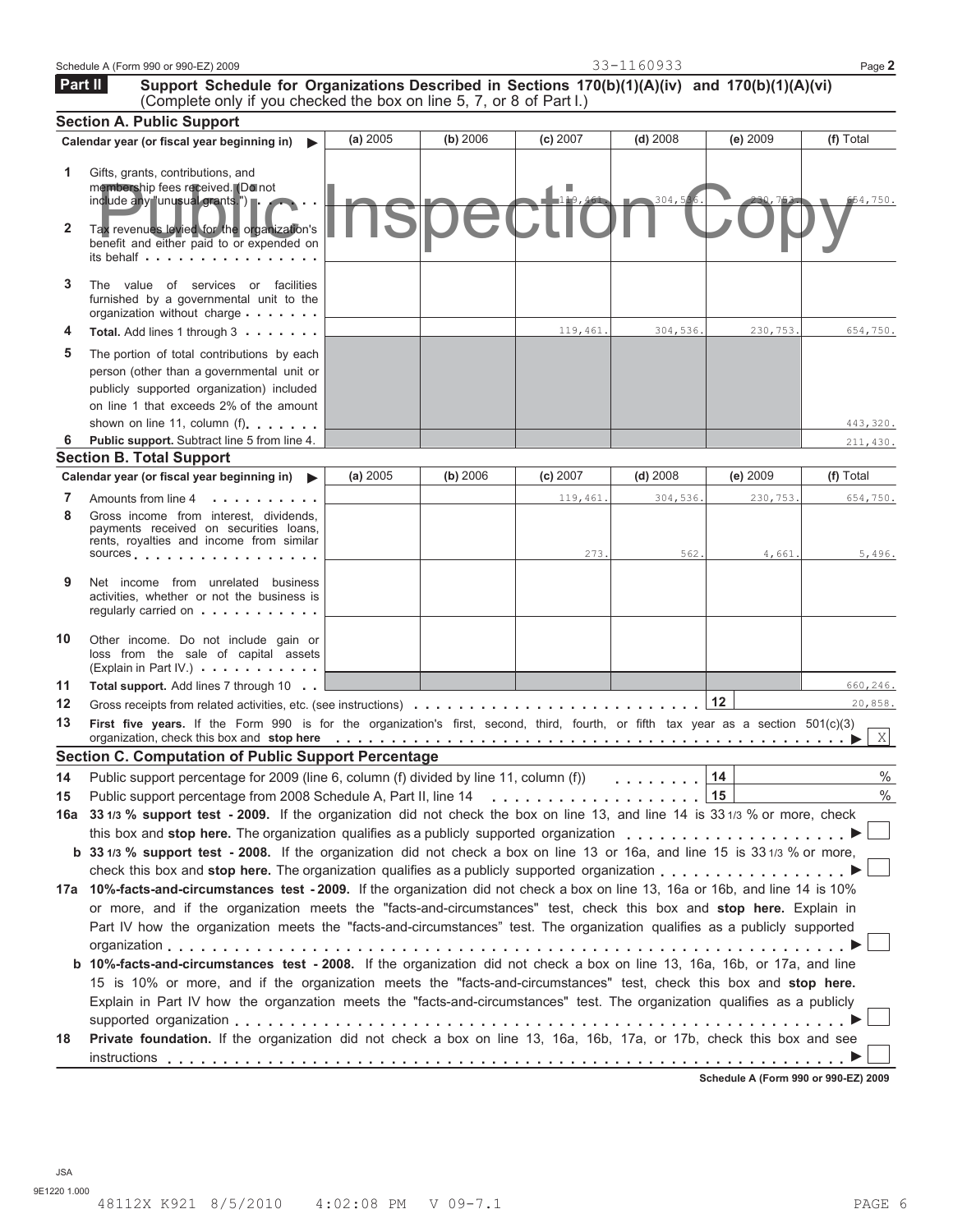| Schedule A (Form 990 or 990-EZ) 2009 |
|--------------------------------------|
|--------------------------------------|

#### Schedule A (Form 990 or 990-EZ) 2009 Page **3 Support Schedule for Organizations Described in Section 509(a)(2)** (Complete only if you checked the box on line 9 of Part I.)  **Part III Section A. Public Support Calendar year (or fiscal year beginning in) (a)**  $2005$  **(b)**  $2006$  **(c)**  $2007$  **(d)**  $2008$  **(e)**  $2009$  **(f)**  $Total$  **1** Gifts, grants, contributions, and contributions, membership fees received. (Do not include any "unusual grants.") **2** Gross receipts from admissions, merchandise sold or services performed, or facilities furnished in any activity that is related to the organization's tax-exempt purpose . . . . . . **3** Gross receipts from activities that are not an unrelated trade or business under section 513 **4** Tax revenues levied for the organization's benefit and either paid to or expended on its behalf . . . . . . . . . . . . . . . . **5** The value of services or facilities furnished by a governmental unit to the organization without charge **6** Total. Add lines 1 through 5 . . . . . . . **7a** Amounts included on lines 1, 2, and 3 received from disqualified persons **b** Amounts included on lines 2 and 3 received from other than disqualified persons that exceed the greater of \$5,000 or 1% of the amount on line 13 for the year **c** Add lines 7a and 7b **c c** Add lines 7a and 7b **c c c** Add lines 7a and 7b **c 8 Public support** (Subtract line 7c from<br>line 6.) **. . . . . . . . . . . . . . . . .** . . **Section B. Total Support Calendar year (or fiscal year beginning in) (a)** <sup>2005</sup> **(b)** <sup>2006</sup> **(c)** <sup>2007</sup> **(d)** <sup>2008</sup> **(e)** <sup>2009</sup> **(f)** Total **<sup>9</sup>** Amounts from line 6 **10 a** Gross income from interest, dividends, payments received on securities loans, payments received on securities foams,<br>rents, royalties and income from similar<br>sources **b** Unrelated business taxable income (less section 511 taxes) from businesses acquired after June 30, 1975 **<sup>c</sup>** Add lines 10a and 10b **11** Net income from unrelated business activities not included in line 10b, activities not included in line 10b,<br>whether or not the business is regularly<br>carried on with the content of the state of **12** Other income. Do not include gain or loss from the sale of capital assets (Explain in Part IV.) **13 Total support.** (Add lines 9, 10c, 11, and 12.) **.** . . . . . . . . . . . . . . . . **14 First five years.** If the Form 990 is for the organization's first, second, third, fourth, or fifth tax year as a section 501(c)(3) organization, check this box and **stop here Section C. Computation of Public Support Percentage 15 16** Public support percentage for 2009 (line 8, column (f) divided by line 13, column (f)) i**on C. Computation of Public Support Percentage**<br>Public support percentage for 2009 (line 8, column (f) divided by line 13, column (f))<br>Public support percentage from 2008 Schedule A, Part III, line 15 **15 16 17 Section D. Computation of Investment Income Percentage 17** Investment income percentage for **2009** (line 10c, column (f) divided by line 13, column (f)) 33-1160933 ny "unusual grants.")<br>Proses receipts from admissions, herchandise<br>unished in any activity that is related to the

**18 18** 19 a 33 1/3 % support tests - 2009. If the organization did not check the box on line 14, and line 15 is more than 331/3 %, and line 17 is not more than 33 1/3 %, check this box and stop here. The organization qualifies a Investment income percentage from **2008** Schedule A, Part III, line 17

 $\frac{20}{\text{JSA}}$ <br>9E1221 1.000 **b 33 1/3 % support tests - 2008.** If the organization did not check a box on line 14 or line 19a, and line 16 is more than 331/3 %, and line 18 is not more than 331/3 %, check this box and **stop here**. The organization q Fivate foundation. If the organization did not check a box on line 14, 19a, or 19b, check this box and see instructions **Dependence 14, 19a** and see instructions **Schedule A (Form 990 or 990-EZ) 2009**<br>48112X K921 8/5/2010

% %

% %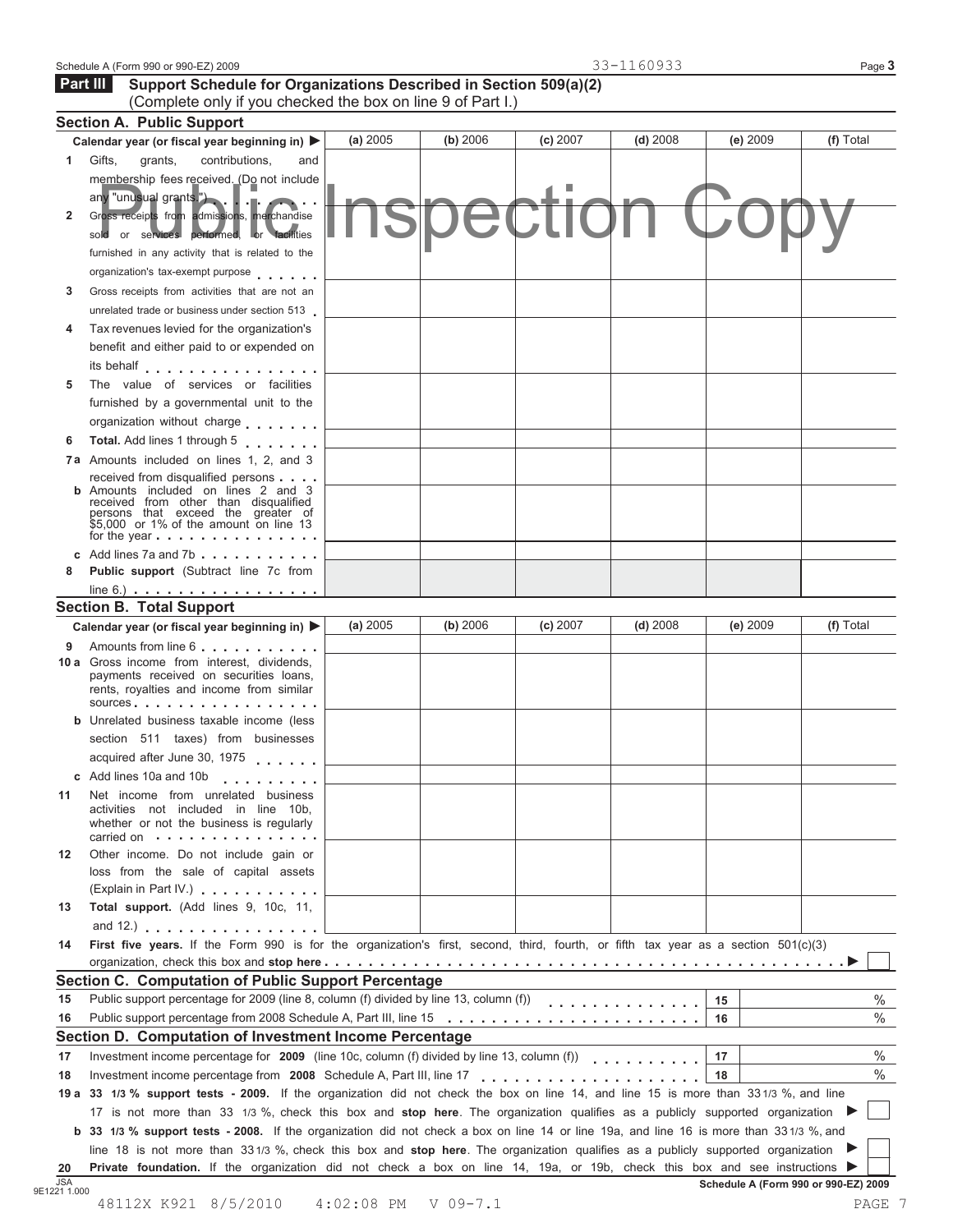# Public Inspection Copy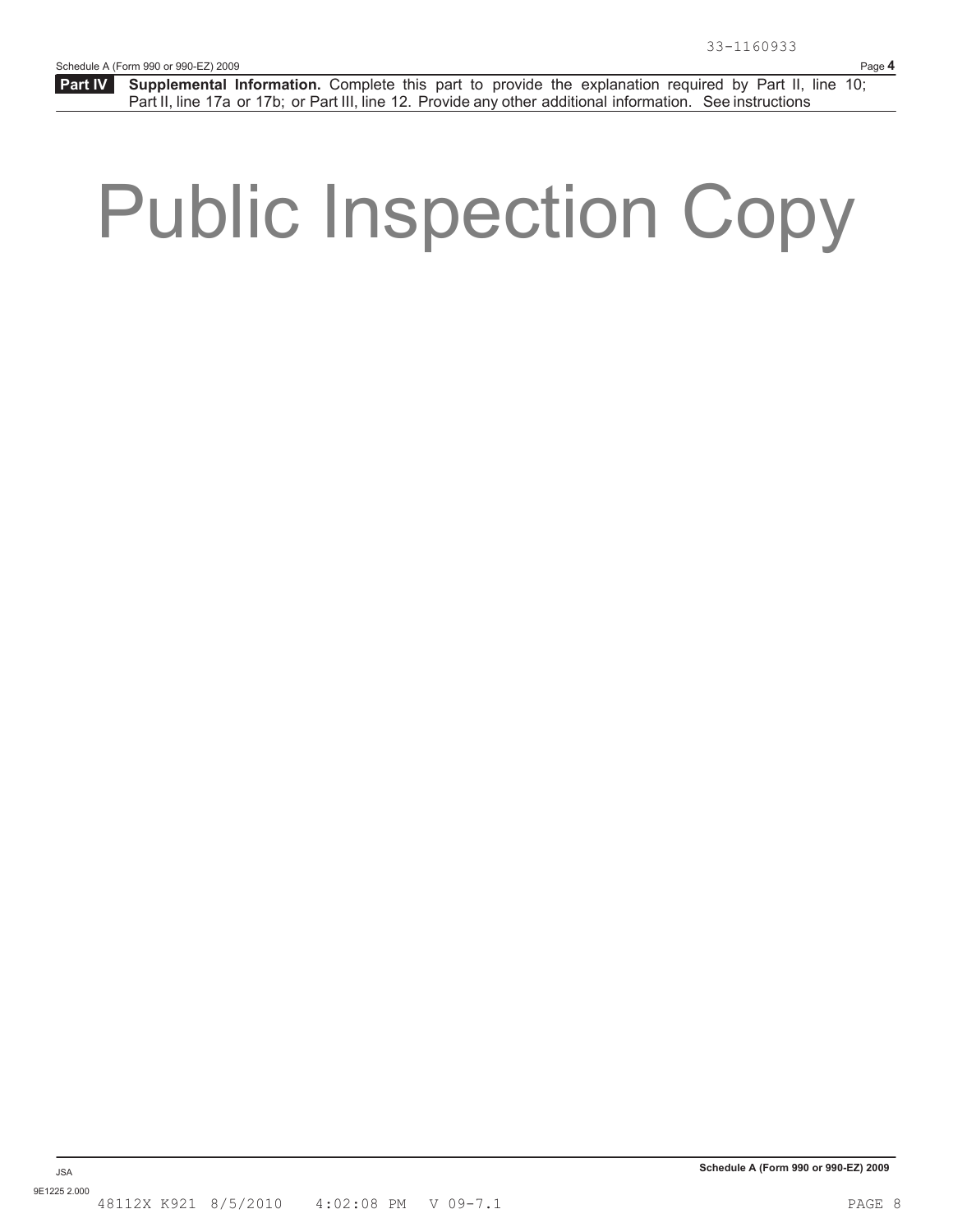| <b>Schedule B</b><br>(Form 990, 990-EZ,<br>or 990-PF)<br>Department of the Treasury<br>Internal Revenue Service | <b>Schedule of Contributors</b><br>Attach to Form 990, 990-EZ, or 990-PF.<br>$\blacktriangleright$ | OMB No. 1545-0047<br>IY               |
|-----------------------------------------------------------------------------------------------------------------|----------------------------------------------------------------------------------------------------|---------------------------------------|
| Name of the organization                                                                                        |                                                                                                    | <b>Employer identification number</b> |
| COLONIAL FOX THEATRE<br>Organization type (check one)                                                           | FOUNDATION<br>SUEI                                                                                 | 33-1160933                            |
| Filers of:                                                                                                      | Section:                                                                                           |                                       |
| Form 990 or 990-EZ                                                                                              | X<br>501(c)( $3$<br>) (enter number) organization                                                  |                                       |
|                                                                                                                 | $4947(a)(1)$ nonexempt charitable trust not treated as a private foundation                        |                                       |
|                                                                                                                 | 527 political organization                                                                         |                                       |
| Form 990-PF                                                                                                     | $501(c)(3)$ exempt private foundation                                                              |                                       |
|                                                                                                                 | 4947(a)(1) nonexempt charitable trust treated as a private foundation                              |                                       |
|                                                                                                                 | $501(c)(3)$ taxable private foundation                                                             |                                       |

Check if your organization is covered by the **General Rule** or a **Special Rule.**

**Note.** Only a section 501(c)(7), (8), or (10) organization can check boxes for both the General Rule and a Special Rule. See instructions.

#### **General Rule**

 $\mathbb{X}$  For an organization filing Form 990, 990-EZ, or 990-PF that received, during the year, \$5,000 or more (in money or property) from any one contributor. Complete Parts I and II.

#### **Special Rules**

For a section 501(c)(3) organization filing Form 990 or 990-EZ that met the 33 1/3 % support test of the regulations under sections 509(a)(1) and 170(b)(1)(A)(vi), and received from any one contributor, during the year, a contribution of the greater of **(1)** \$5,000 or **(2)** 2% of the amount on (i) Form 990, Part VIII, line 1h or (ii) Form 990-EZ, line 1. Complete Parts I and II.

For a section 501(c)(7), (8), or (10) organization filing Form 990 or 990-EZ that received from any one contributor, during the year, aggregate contributions of more than \$1,000 for use *exclusively* for religious, charitable, scientific, literary, or educational purposes, or the prevention of cruelty to children or animals. Complete Parts I, II, and III.

For a section 501(c)(7), (8), or (10) organization filing Form 990 or 990-EZ that received from any one contributor, during the year, contributions for use *exclusively* for religious, charitable, etc., purposes, but these contributions did not aggregate to more than \$1,000. If this box is checked, enter here the total contributions that were received during the year for an *exclusively* religious, charitable, etc., purpose. Do not complete any of the parts unless the **General Rule** applies to this organization because it received nonexclusively religious, charitable, etc., contributions of \$5,000 or more during the year  $\ldots$   $\ldots$   $\ldots$   $\ldots$   $\ldots$   $\ldots$   $\ldots$   $\ldots$   $\ldots$   $\ldots$   $\ldots$   $\ldots$   $\ldots$   $\vdots$ 

**Caution.** An organization that is not covered by the General Rule and/or the Special Rules does not file Schedule B (Form 990, 990-EZ, or 990-PF), but it **must** answer "No" on Part IV, line 2 of its Form 990, or check the box on line H of its Form 990-EZ, or on line 2 of its Form 990-PF, to certify that it does not meet the filing requirements of Schedule B (Form 990, 990-EZ, or 990-PF).

**For Privacy Act and Paperwork Reduction Act Notice, see the Instructions for Form 990, 990-EZ, or 990-PF.**

**Schedule B (Form 990, 990-EZ, or 990-PF) (2009)**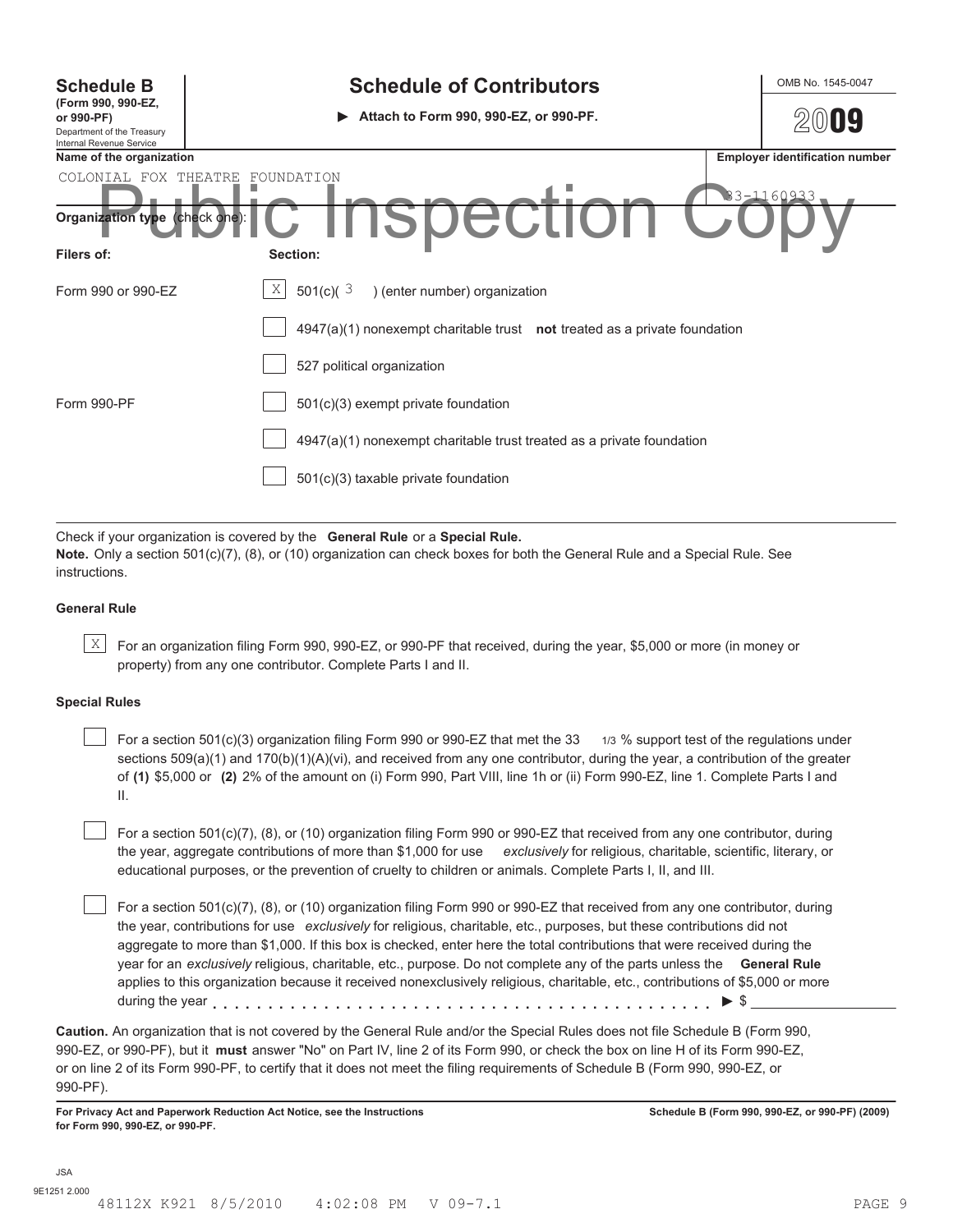| Schedule B (Form 990, 990-EZ, or 990-PF) (2009 |  |  |  |  |  |  |  |  |
|------------------------------------------------|--|--|--|--|--|--|--|--|
|------------------------------------------------|--|--|--|--|--|--|--|--|

**Name of organization Employer identification number** COLONIAL FOX THEATRE FOUNDATION

33-1160933

| Part I     | <b>Contributors</b> (see instructions) |                                       |                                                                                                |
|------------|----------------------------------------|---------------------------------------|------------------------------------------------------------------------------------------------|
| (a)<br>No. | (b)<br>Name, address, and ZIP + 4      | (c)<br>Aggregate contributions        | (d)<br>Type of contribution                                                                    |
| 1          |                                        | 5,000.<br>\$                          | Person<br>Payroll<br>Noncash                                                                   |
|            |                                        |                                       | (Complete Part II if there is<br>a noncash contribution.)                                      |
| (a)<br>No. | (b)<br>Name, address, and ZIP + 4      | (c)<br><b>Aggregate contributions</b> | (d)<br>Type of contribution                                                                    |
| 2          |                                        | 30,000.<br>\$                         | Χ<br>Person<br>Payroll<br>Noncash                                                              |
|            |                                        |                                       | (Complete Part II if there is<br>a noncash contribution.)                                      |
| (a)<br>No. | (b)<br>Name, address, and ZIP + 4      | (c)<br><b>Aggregate contributions</b> | (d)<br>Type of contribution                                                                    |
| 3          |                                        | 75,000.<br>$\frac{1}{2}$              | Χ<br>Person<br>Payroll<br>Noncash<br>(Complete Part II if there is<br>a noncash contribution.) |
| (a)<br>No. | (b)<br>Name, address, and ZIP + 4      | (c)<br><b>Aggregate contributions</b> | (d)<br>Type of contribution                                                                    |
| 4          |                                        | 91,845.<br>$\frac{1}{2}$              | Χ<br>Person<br>Payroll<br>Noncash<br>(Complete Part II if there is<br>a noncash contribution.) |
| (a)<br>No. | (b)<br>Name, address, and ZIP + 4      | (c)<br><b>Aggregate contributions</b> | (d)<br>Type of contribution                                                                    |
|            |                                        | \$                                    | Person<br>Payroll<br>Noncash<br>(Complete Part II if there is<br>a noncash contribution.)      |
| (a)<br>No. | (b)<br>Name, address, and ZIP + 4      | (c)<br><b>Aggregate contributions</b> | (d)<br>Type of contribution                                                                    |
|            |                                        | \$                                    | Person<br>Payroll<br>Noncash<br>(Complete Part II if there is<br>a noncash contribution.)      |

**Schedule B (Form 990, 990-EZ, or 990-PF) (2009)** JSA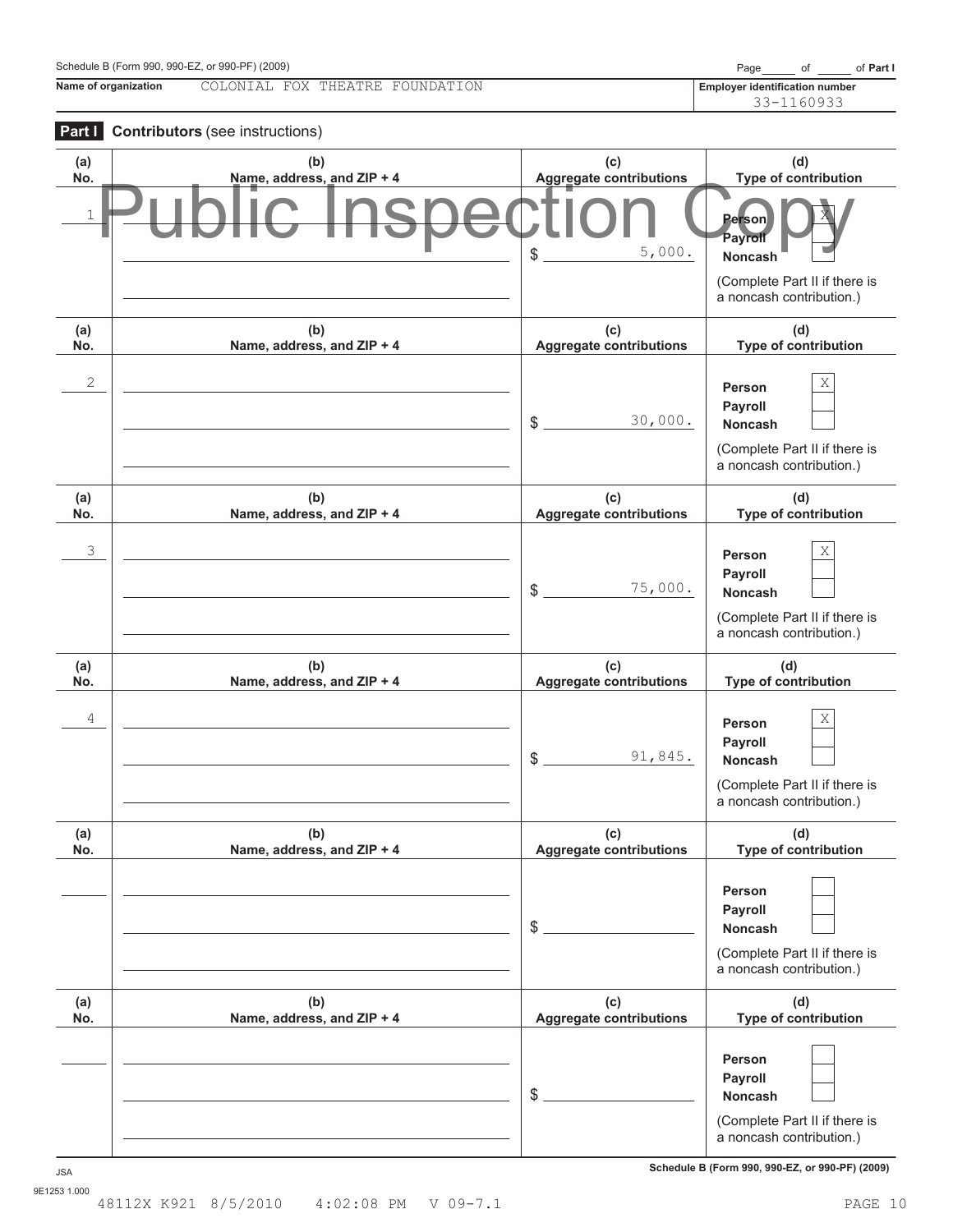| <b>SCHEDULE G</b><br>(Form 990 or 990-EZ)<br>Department of the Treasury<br><b>Internal Revenue Service</b>                                                  |                                                                                                                                                                                                                                                                                                                                                                                                                     | organization entered more than \$15,000 on Form 990-EZ, line 6a.<br>Attach to Form 990 or Form 990-EZ. |                                                                      | <b>Supplemental Information Regarding</b><br><b>Fundraising or Gaming Activities</b><br>Complete if the organization answered "Yes" to Form 990, Part IV, lines 17, 18, or 19, or if the<br>See separate instructions. |                                                                              | <b>Open To Public</b><br>Inspection                     |
|-------------------------------------------------------------------------------------------------------------------------------------------------------------|---------------------------------------------------------------------------------------------------------------------------------------------------------------------------------------------------------------------------------------------------------------------------------------------------------------------------------------------------------------------------------------------------------------------|--------------------------------------------------------------------------------------------------------|----------------------------------------------------------------------|------------------------------------------------------------------------------------------------------------------------------------------------------------------------------------------------------------------------|------------------------------------------------------------------------------|---------------------------------------------------------|
| Name of the organization                                                                                                                                    |                                                                                                                                                                                                                                                                                                                                                                                                                     |                                                                                                        |                                                                      |                                                                                                                                                                                                                        | <b>Employer identification number</b>                                        |                                                         |
| COLONIAL FOX THEATRE FOUNDATION<br>Part I                                                                                                                   | Fundraising Activities.Complete if the organization answered "Yes" to Form 990, Part IV, line 17.                                                                                                                                                                                                                                                                                                                   |                                                                                                        |                                                                      |                                                                                                                                                                                                                        | 33-1160933                                                                   |                                                         |
| 1<br>Mail solicitations<br>a<br>Internet and email solicitations<br>b<br>Phone solicitations<br>C<br>In-person solicitations<br>d<br>2a                     | Form 990-EZ filers are not required to complete this part.<br>Indicate whether the organization raised funds through any of the following activities. Check all that apply.<br>Did the organization have a written or oral agreement with any individual (including officers, directors, trustees<br>or key employees listed in Form 990, Part VII) or entity in connection with professional fundraising services? | g                                                                                                      |                                                                      | Solicitation of non-government grants<br>Solicitation of government grants<br>Special fundraising events                                                                                                               |                                                                              | Yes<br>No                                               |
| b                                                                                                                                                           | If "Yes," list the ten highest paid individuals or entities (fundraisers) pursuant to agreements under which the fundraiser is<br>to be compensated at least \$5,000 by the organization.                                                                                                                                                                                                                           |                                                                                                        |                                                                      |                                                                                                                                                                                                                        |                                                                              |                                                         |
| (i) Name of individual<br>or entity (fundraiser)                                                                                                            | (ii) Activity                                                                                                                                                                                                                                                                                                                                                                                                       |                                                                                                        | (iii) Did fundraiser have<br>custody or control of<br>contributions? | (iv) Gross receipts<br>from activity                                                                                                                                                                                   | (v) Amount paid to<br>(or retained by)<br>fundraiser listed in<br>$col.$ (i) | (vi) Amount paid to<br>(or retained by)<br>organization |
|                                                                                                                                                             |                                                                                                                                                                                                                                                                                                                                                                                                                     | Yes                                                                                                    | No                                                                   |                                                                                                                                                                                                                        |                                                                              |                                                         |
|                                                                                                                                                             |                                                                                                                                                                                                                                                                                                                                                                                                                     |                                                                                                        |                                                                      |                                                                                                                                                                                                                        |                                                                              |                                                         |
|                                                                                                                                                             |                                                                                                                                                                                                                                                                                                                                                                                                                     |                                                                                                        |                                                                      |                                                                                                                                                                                                                        |                                                                              |                                                         |
|                                                                                                                                                             |                                                                                                                                                                                                                                                                                                                                                                                                                     |                                                                                                        |                                                                      |                                                                                                                                                                                                                        |                                                                              |                                                         |
|                                                                                                                                                             |                                                                                                                                                                                                                                                                                                                                                                                                                     |                                                                                                        |                                                                      |                                                                                                                                                                                                                        |                                                                              |                                                         |
|                                                                                                                                                             |                                                                                                                                                                                                                                                                                                                                                                                                                     |                                                                                                        |                                                                      |                                                                                                                                                                                                                        |                                                                              |                                                         |
|                                                                                                                                                             |                                                                                                                                                                                                                                                                                                                                                                                                                     |                                                                                                        |                                                                      |                                                                                                                                                                                                                        |                                                                              |                                                         |
|                                                                                                                                                             |                                                                                                                                                                                                                                                                                                                                                                                                                     |                                                                                                        |                                                                      |                                                                                                                                                                                                                        |                                                                              |                                                         |
|                                                                                                                                                             |                                                                                                                                                                                                                                                                                                                                                                                                                     |                                                                                                        |                                                                      |                                                                                                                                                                                                                        |                                                                              |                                                         |
|                                                                                                                                                             |                                                                                                                                                                                                                                                                                                                                                                                                                     |                                                                                                        |                                                                      |                                                                                                                                                                                                                        |                                                                              |                                                         |
|                                                                                                                                                             |                                                                                                                                                                                                                                                                                                                                                                                                                     |                                                                                                        |                                                                      |                                                                                                                                                                                                                        |                                                                              |                                                         |
|                                                                                                                                                             |                                                                                                                                                                                                                                                                                                                                                                                                                     |                                                                                                        |                                                                      |                                                                                                                                                                                                                        |                                                                              |                                                         |
|                                                                                                                                                             |                                                                                                                                                                                                                                                                                                                                                                                                                     |                                                                                                        |                                                                      |                                                                                                                                                                                                                        |                                                                              |                                                         |
|                                                                                                                                                             |                                                                                                                                                                                                                                                                                                                                                                                                                     |                                                                                                        |                                                                      |                                                                                                                                                                                                                        |                                                                              |                                                         |
| 3 List all states in which the organization is registered or licensed to solicit funds or has been notified it is exempt from<br>registration or licensing. |                                                                                                                                                                                                                                                                                                                                                                                                                     |                                                                                                        |                                                                      |                                                                                                                                                                                                                        |                                                                              |                                                         |
|                                                                                                                                                             |                                                                                                                                                                                                                                                                                                                                                                                                                     |                                                                                                        |                                                                      |                                                                                                                                                                                                                        |                                                                              |                                                         |
|                                                                                                                                                             |                                                                                                                                                                                                                                                                                                                                                                                                                     |                                                                                                        |                                                                      |                                                                                                                                                                                                                        |                                                                              |                                                         |
|                                                                                                                                                             |                                                                                                                                                                                                                                                                                                                                                                                                                     |                                                                                                        |                                                                      |                                                                                                                                                                                                                        |                                                                              |                                                         |
|                                                                                                                                                             |                                                                                                                                                                                                                                                                                                                                                                                                                     |                                                                                                        |                                                                      |                                                                                                                                                                                                                        |                                                                              |                                                         |
|                                                                                                                                                             |                                                                                                                                                                                                                                                                                                                                                                                                                     |                                                                                                        |                                                                      |                                                                                                                                                                                                                        |                                                                              |                                                         |
|                                                                                                                                                             |                                                                                                                                                                                                                                                                                                                                                                                                                     |                                                                                                        |                                                                      |                                                                                                                                                                                                                        |                                                                              |                                                         |
|                                                                                                                                                             |                                                                                                                                                                                                                                                                                                                                                                                                                     |                                                                                                        |                                                                      |                                                                                                                                                                                                                        |                                                                              |                                                         |
|                                                                                                                                                             |                                                                                                                                                                                                                                                                                                                                                                                                                     |                                                                                                        |                                                                      |                                                                                                                                                                                                                        |                                                                              |                                                         |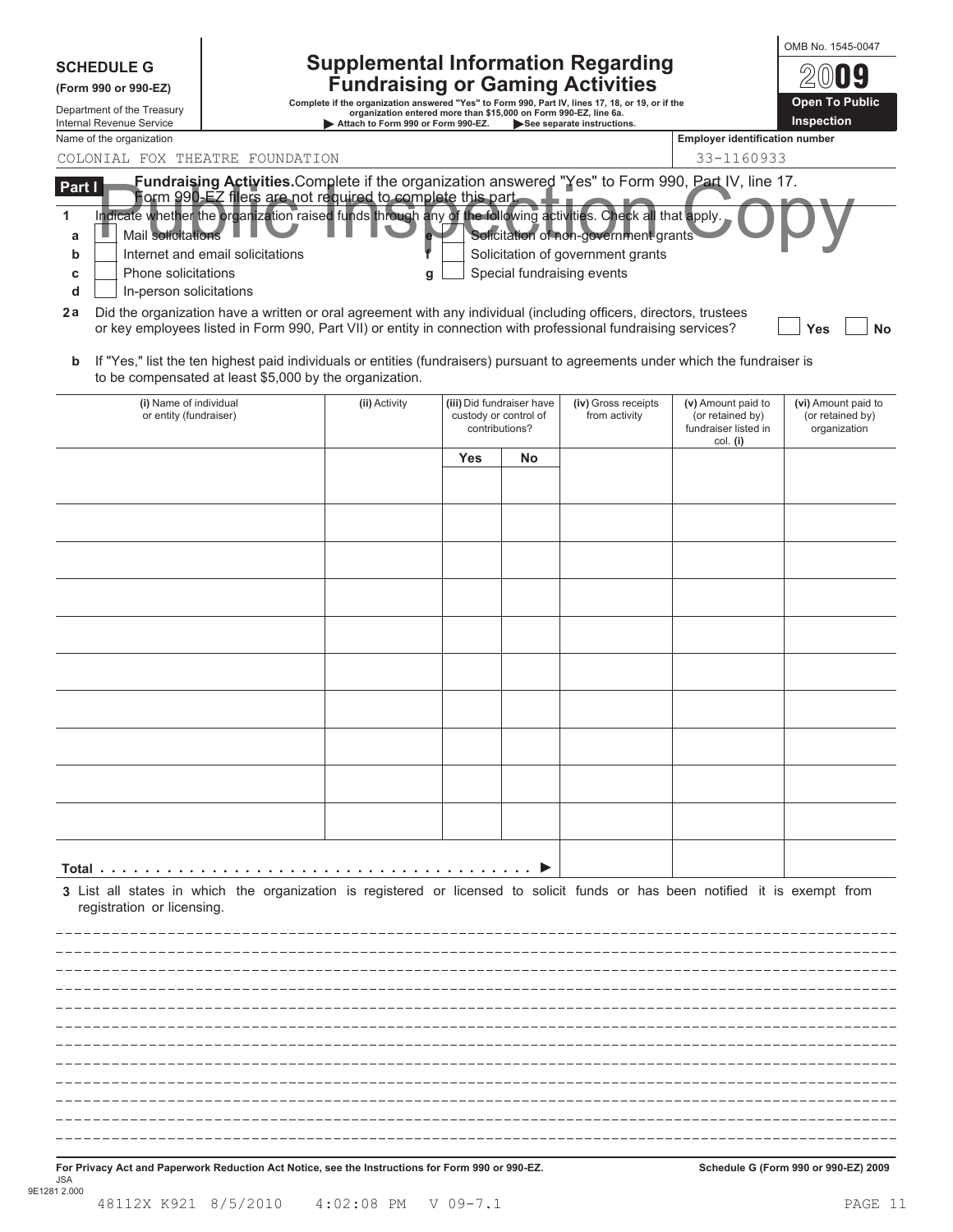|                                                                                                                                                                                                                           |                                               |                                                                                                                                                                                                                                                                                                                                                                                                                                                        | 33-1160933                         | Page 2                                                                                                        |
|---------------------------------------------------------------------------------------------------------------------------------------------------------------------------------------------------------------------------|-----------------------------------------------|--------------------------------------------------------------------------------------------------------------------------------------------------------------------------------------------------------------------------------------------------------------------------------------------------------------------------------------------------------------------------------------------------------------------------------------------------------|------------------------------------|---------------------------------------------------------------------------------------------------------------|
| Part II<br>Fundraising Events.Complete if the organization answered "Yes" to Form 990, Part IV, line 18, or reported<br>more than \$15,000 on Form 990-EZ, line 6a. List events with gross receipts greater than \$5,000. |                                               |                                                                                                                                                                                                                                                                                                                                                                                                                                                        |                                    |                                                                                                               |
|                                                                                                                                                                                                                           | (a) Event #1<br>SHAMROCK FEST<br>(event type) | $(b)$ Event #2<br>OFF-BROADWAY<br>(event type)                                                                                                                                                                                                                                                                                                                                                                                                         | (c) Other Events<br>(total number) | (d) Total events<br>(add col. (a) through<br>col. (c)                                                         |
| 1 Gross receipts<br>2 Less: Charitable<br>Contributions                                                                                                                                                                   |                                               | 6,988                                                                                                                                                                                                                                                                                                                                                                                                                                                  | 6,367                              | 20,496.<br>4,374.                                                                                             |
|                                                                                                                                                                                                                           | 4,922.                                        | 6,988.                                                                                                                                                                                                                                                                                                                                                                                                                                                 | 4,212.                             | 16,122.                                                                                                       |
| 4 Cash prizes                                                                                                                                                                                                             |                                               |                                                                                                                                                                                                                                                                                                                                                                                                                                                        |                                    |                                                                                                               |
| 5 Noncash prizes                                                                                                                                                                                                          |                                               |                                                                                                                                                                                                                                                                                                                                                                                                                                                        |                                    |                                                                                                               |
| 6 Rent/facility costs                                                                                                                                                                                                     |                                               |                                                                                                                                                                                                                                                                                                                                                                                                                                                        |                                    |                                                                                                               |
|                                                                                                                                                                                                                           |                                               |                                                                                                                                                                                                                                                                                                                                                                                                                                                        |                                    |                                                                                                               |
|                                                                                                                                                                                                                           |                                               |                                                                                                                                                                                                                                                                                                                                                                                                                                                        |                                    |                                                                                                               |
|                                                                                                                                                                                                                           | 5,335.                                        | 6,761.                                                                                                                                                                                                                                                                                                                                                                                                                                                 |                                    | 15,338.                                                                                                       |
| 10                                                                                                                                                                                                                        |                                               |                                                                                                                                                                                                                                                                                                                                                                                                                                                        |                                    | 15,338.<br>784                                                                                                |
| Part III                                                                                                                                                                                                                  |                                               |                                                                                                                                                                                                                                                                                                                                                                                                                                                        |                                    |                                                                                                               |
|                                                                                                                                                                                                                           | (a) Bingo                                     | (b) Pull tabs/Instant                                                                                                                                                                                                                                                                                                                                                                                                                                  | (c) Other gaming                   | (d) Total gaming (add<br>col. (a) through col. $(c)$                                                          |
| 1 Gross revenue                                                                                                                                                                                                           |                                               |                                                                                                                                                                                                                                                                                                                                                                                                                                                        |                                    |                                                                                                               |
| 2 Cash prizes                                                                                                                                                                                                             |                                               |                                                                                                                                                                                                                                                                                                                                                                                                                                                        |                                    |                                                                                                               |
|                                                                                                                                                                                                                           |                                               |                                                                                                                                                                                                                                                                                                                                                                                                                                                        |                                    |                                                                                                               |
| 4 Rent/facility costs                                                                                                                                                                                                     |                                               |                                                                                                                                                                                                                                                                                                                                                                                                                                                        |                                    |                                                                                                               |
| 5 Other direct expenses                                                                                                                                                                                                   |                                               |                                                                                                                                                                                                                                                                                                                                                                                                                                                        |                                    |                                                                                                               |
| 6 Volunteer labor                                                                                                                                                                                                         | Yes<br>No                                     | $\%$<br>Yes<br>No                                                                                                                                                                                                                                                                                                                                                                                                                                      | $\%$<br>Yes<br>No                  |                                                                                                               |
|                                                                                                                                                                                                                           |                                               |                                                                                                                                                                                                                                                                                                                                                                                                                                                        |                                    |                                                                                                               |
| 7 Direct expense summary. Add lines 2 through 5 in column (d)                                                                                                                                                             |                                               |                                                                                                                                                                                                                                                                                                                                                                                                                                                        |                                    |                                                                                                               |
|                                                                                                                                                                                                                           |                                               |                                                                                                                                                                                                                                                                                                                                                                                                                                                        |                                    |                                                                                                               |
| 8 Net gaming income summary. Combine line 1, column d, and line 7                                                                                                                                                         |                                               |                                                                                                                                                                                                                                                                                                                                                                                                                                                        |                                    | Yes                                                                                                           |
| Enter the state(s) in which the organization operates gaming activities:<br>Is the organization licensed to operate gaming activities in each of these states?<br>b If "No," explain:                                     |                                               |                                                                                                                                                                                                                                                                                                                                                                                                                                                        | __________________                 | 9а                                                                                                            |
| 10 a Were any of the organization's gaming licenses revoked, suspended or terminated during the tax year?<br>b If "Yes," explain:                                                                                         |                                               |                                                                                                                                                                                                                                                                                                                                                                                                                                                        |                                    | 10a                                                                                                           |
| Does the organization operate gaming activities with nonmembers?<br>Is the organization a grantor, beneficiary or trustee of a trust or a member of a partnership or other entity                                         |                                               |                                                                                                                                                                                                                                                                                                                                                                                                                                                        |                                    | No<br>11                                                                                                      |
|                                                                                                                                                                                                                           | 3 Gross income (line 1                        | minus line $2)$<br>.<br>a dia kaominina mpikambana amin'ny fivondronan-kaominin'i Andrew Communistra ao amin'ny fivondronan-kaominin'i<br>and a straightful and straight<br>7 Food and beverages<br>8 Entertainment<br>9 Other direct expenses [1]<br>Direct expense summary. Add lines 4 through 9 in column (d)<br>11 Net income summary. Combine line 3, column (d), and line 10<br>than \$15,000 on Form 990-EZ, line 6a.<br>.<br>3 Noncash prizes | bingo/progressive bingo<br>%       | 3,242.<br>Gaming. Complete if the organization answered "Yes" to Form 990, Part IV, line 19, or reported more |

<sup>48112</sup>X K921 8/5/2010 4:02:08 PM V 09-7.1 PAGE 12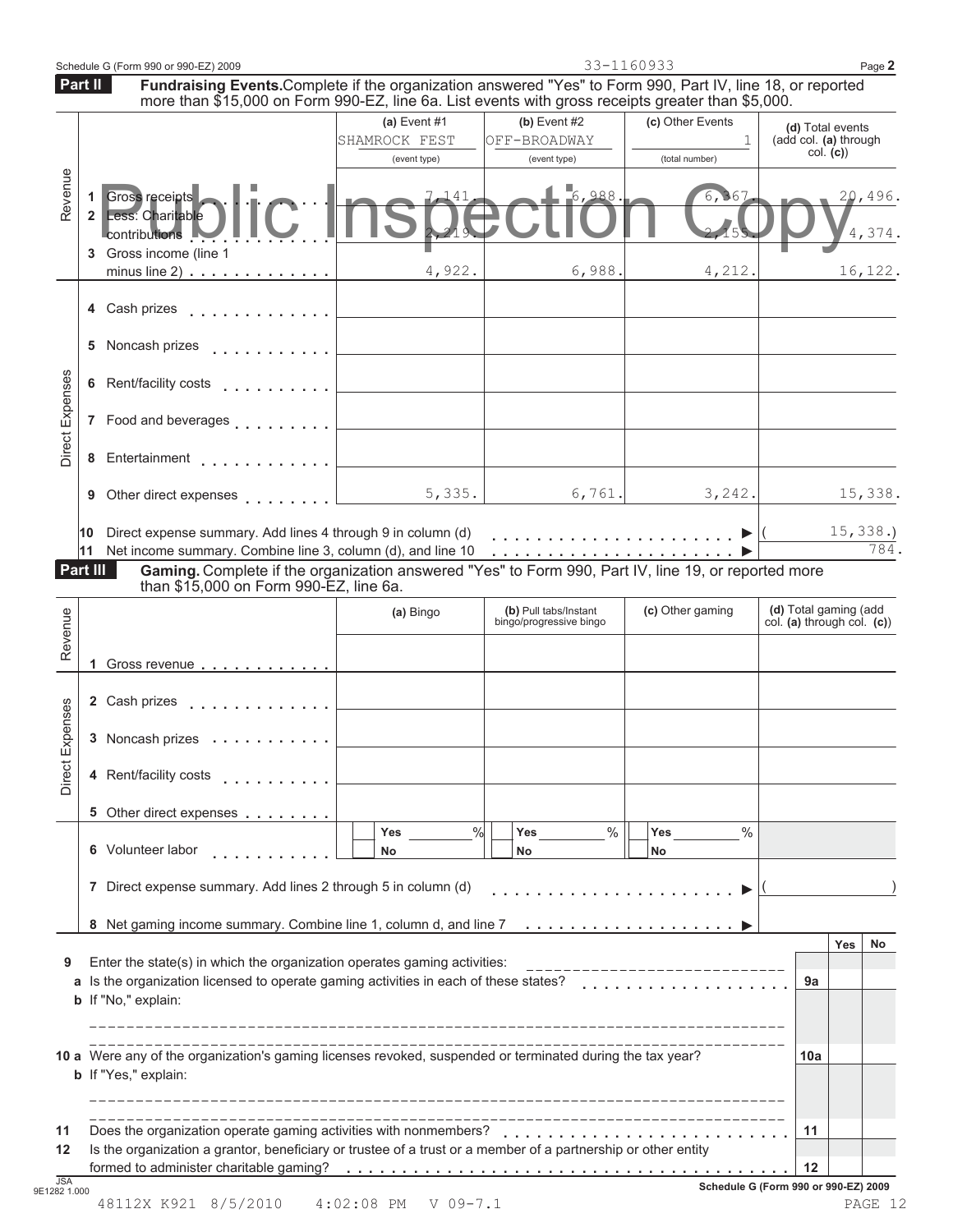| Schedule G (Form 990 or 990-EZ) 2009 |  | $P$ age, |
|--------------------------------------|--|----------|
|--------------------------------------|--|----------|

|                    |                                                                                                                                                                                                                                                                                |     | <b>Yes</b> | No |
|--------------------|--------------------------------------------------------------------------------------------------------------------------------------------------------------------------------------------------------------------------------------------------------------------------------|-----|------------|----|
| 13<br>a<br>b<br>14 | Indicate the percentage of gaming activity operated in:<br>$\frac{0}{0}$<br>$\frac{0}{0}$<br>13b<br>Enter the name and address of the person who prepares the organization's gaming/special events books<br>and records:<br>Public Inspection<br>Address $\blacktriangleright$ |     |            |    |
|                    | 15 a Does the organization have a contract with a third party from whom the organization receives gaming                                                                                                                                                                       |     |            |    |
| b                  | If "Yes," enter the amount of gaming revenue received by the organization $\bullet$ ______________ and the<br>amount of gaming revenue retained by the third party $\mathbf{w}$ ___________________                                                                            | 15a |            |    |
| c                  | If "Yes," enter name and address of the third party:                                                                                                                                                                                                                           |     |            |    |
| 16                 | Name $\blacktriangleright$<br>Address $\blacktriangleright$<br>Gaming manager information:                                                                                                                                                                                     |     |            |    |
|                    | Name $\blacktriangleright$                                                                                                                                                                                                                                                     |     |            |    |
|                    | Gaming manager compensation ▶ ऽ<br>Description of services provided ▶                                                                                                                                                                                                          |     |            |    |
|                    | Director/officer<br>Employee<br>Independent contractor                                                                                                                                                                                                                         |     |            |    |
| 17                 | Mandatory distributions:                                                                                                                                                                                                                                                       |     |            |    |
| a                  | Is the organization required under state law to make charitable distributions from the gaming proceeds to                                                                                                                                                                      |     |            |    |
|                    |                                                                                                                                                                                                                                                                                | 17a |            |    |
| b                  | Enter the amount of distributions required under state law to be distributed to other exempt organizations<br>or spent in the organization's own exempt activities during the tax year $\triangleright$ \$                                                                     |     |            |    |

**Schedule G (Form 990 or 990-EZ) 2009**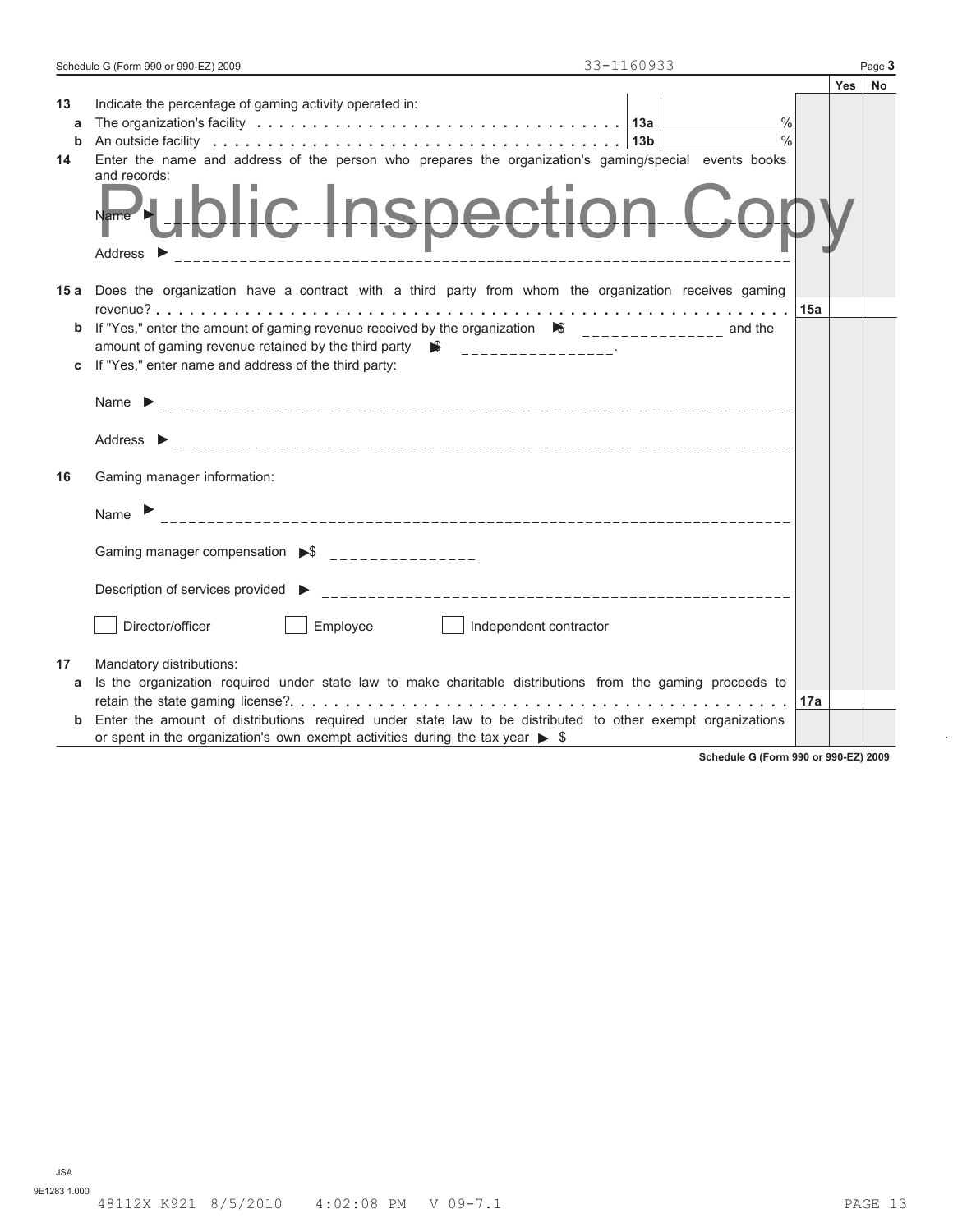FORM 990EZ, PART I - INVESTMENT INCOME

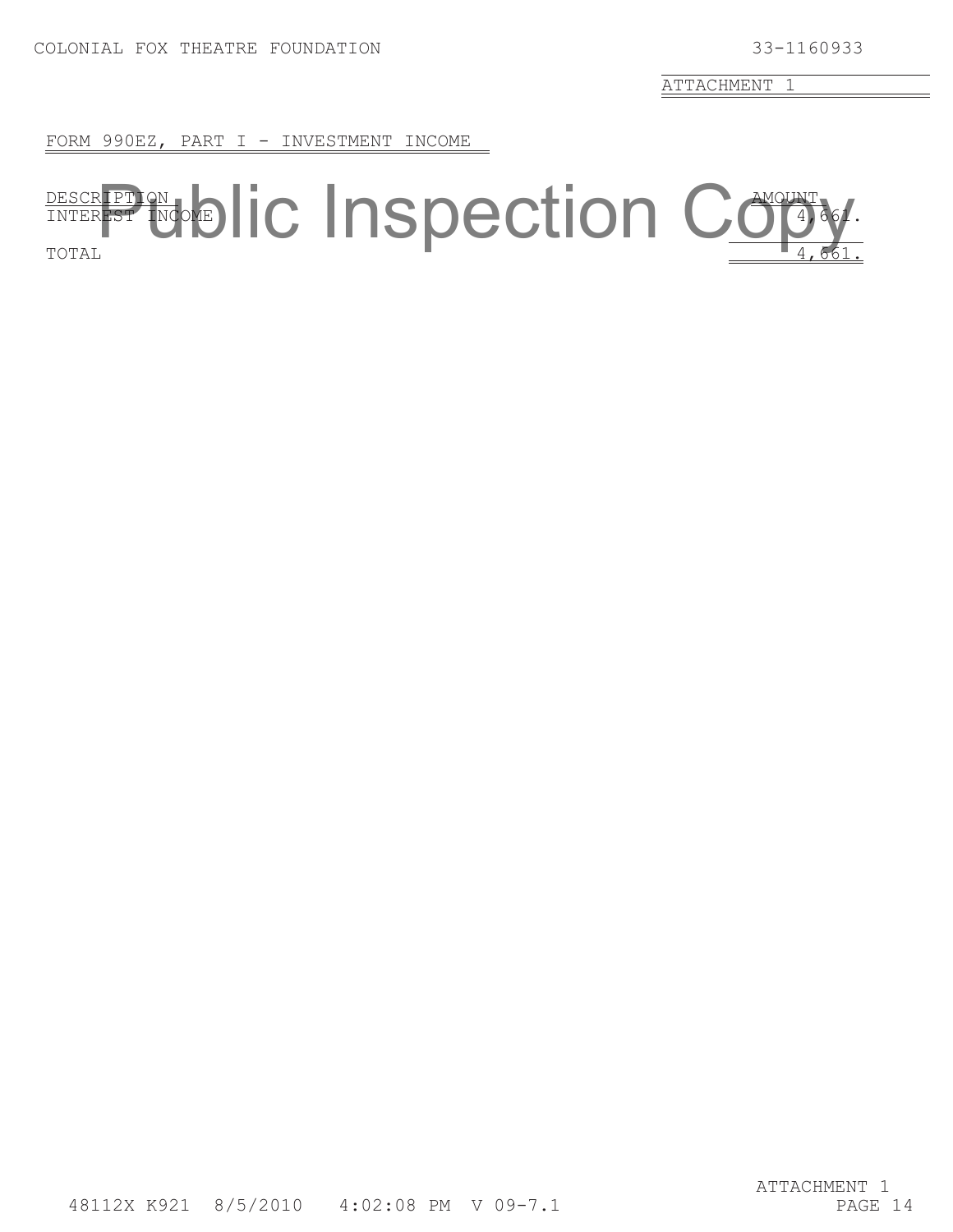FORM 990EZ, PART I - EXCLUDED CONTRIBUTIONS

# DESCRIPTION, AIR AMOUNT DESCRIPTION **blic** Inspection Copy

TOTAL  $4,374.$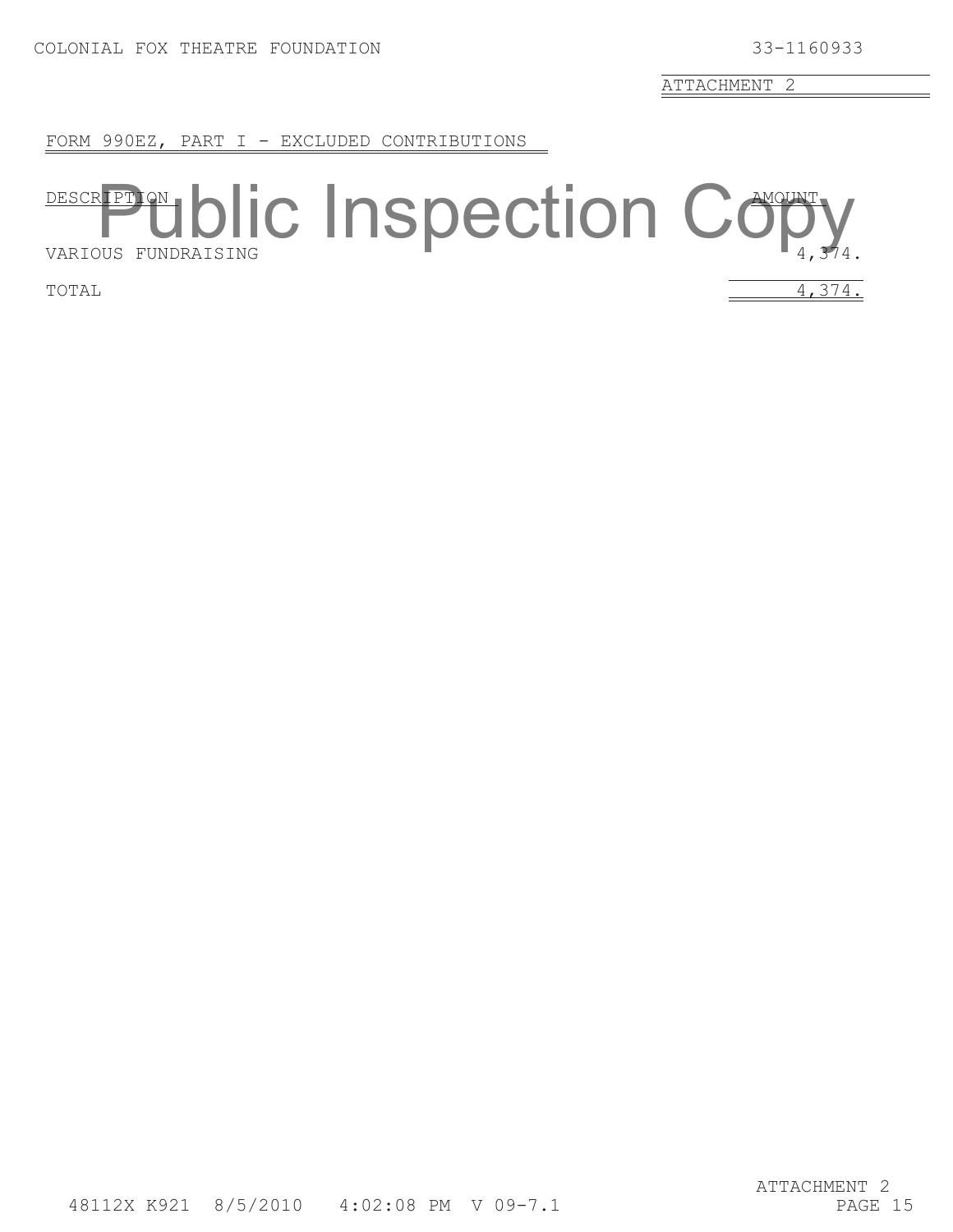| <b>FOUNDATION</b><br><b>THEATRE</b><br>$_{\rm FOX}$<br>COLONIAL |                               |                         |                              | 1160933<br>$33 -$                                                                                                                                                                                                                                                                                                                                                                                                                 |
|-----------------------------------------------------------------|-------------------------------|-------------------------|------------------------------|-----------------------------------------------------------------------------------------------------------------------------------------------------------------------------------------------------------------------------------------------------------------------------------------------------------------------------------------------------------------------------------------------------------------------------------|
|                                                                 |                               |                         |                              | $\infty$<br>ATTACHMENT                                                                                                                                                                                                                                                                                                                                                                                                            |
| SPECIAL<br>$\mathbf{I}$<br>$\vdash$<br>PART<br>990EZ,<br>FORM   | ACTIVITIES<br>AND<br>EVENTS   |                         |                              | U                                                                                                                                                                                                                                                                                                                                                                                                                                 |
| <b>DESCRIPTION</b>                                              |                               | <b>REVENUE</b><br>GROSS | <b>EXPENSES</b><br>DIRECT    | $\begin{array}{c}\n\sum_{i=1}^{n} \left( \sum_{i=1}^{n} a_i \right) \left( \sum_{i=1}^{n} a_i \right) \left( \sum_{i=1}^{n} a_i \right) \left( \sum_{i=1}^{n} a_i \right) \left( \sum_{i=1}^{n} a_i \right) \left( \sum_{i=1}^{n} a_i \right) \left( \sum_{i=1}^{n} a_i \right) \left( \sum_{i=1}^{n} a_i \right) \left( \sum_{i=1}^{n} a_i \right) \left( \sum_{i=1}^{n} a_i \right) \left( \sum_{i=1}^{n} a_i \right) \left( \$ |
| FUNDRAISING<br>VARIOUS                                          |                               | $\bullet$<br>122<br>16, | $\bullet$<br>15,338          | ٠<br>784                                                                                                                                                                                                                                                                                                                                                                                                                          |
| <b>TOTALS</b>                                                   |                               | 16, 122.                | 15,338.                      | 784.<br><b>Inspection Copy</b>                                                                                                                                                                                                                                                                                                                                                                                                    |
| 8/5/2010<br>48112X K921                                         | $09 - 7.1$<br>PM V<br>4:02:08 |                         | $\frac{6}{1}$<br><b>PAGE</b> | $\infty$<br>ATTACHMENT                                                                                                                                                                                                                                                                                                                                                                                                            |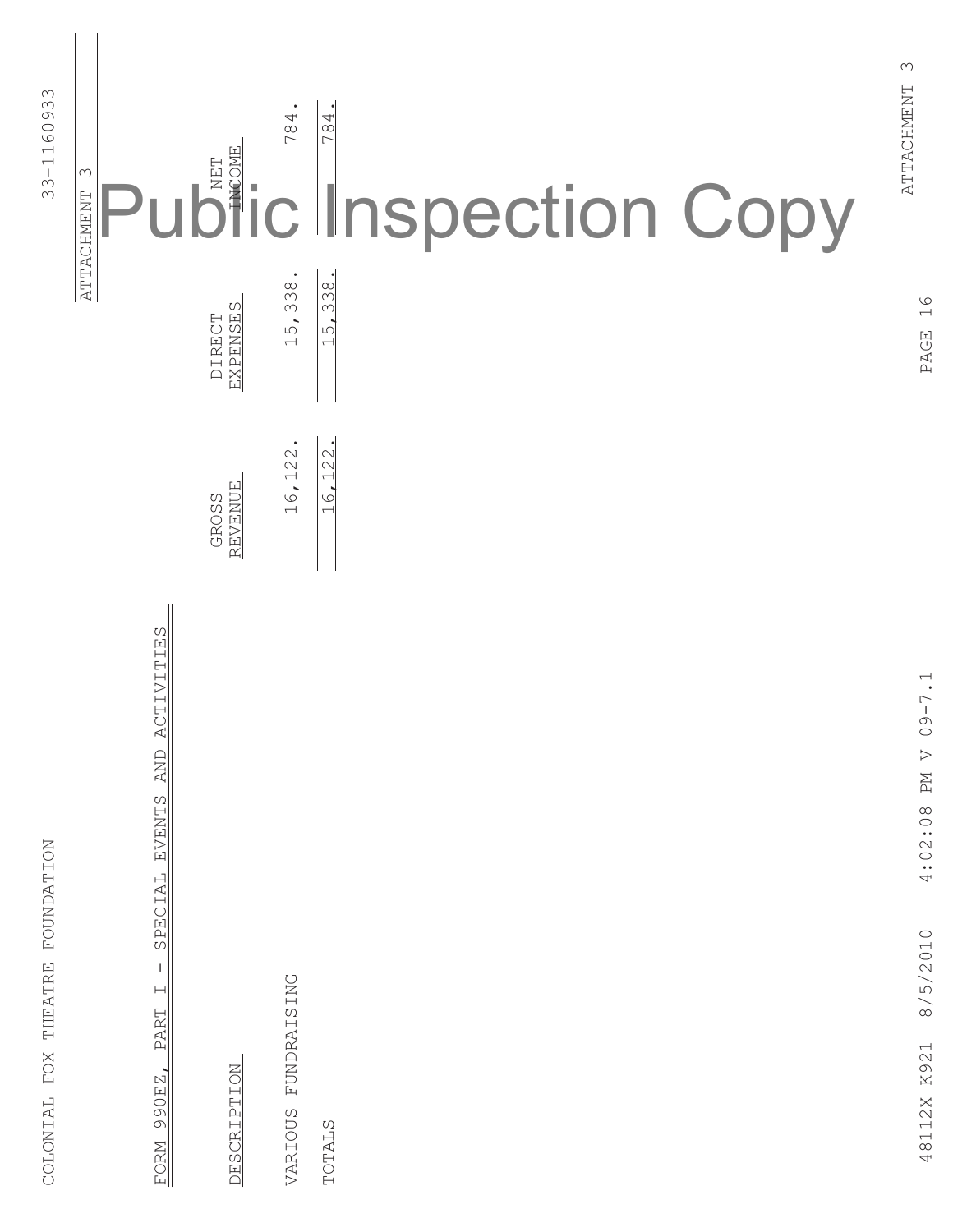FORM 990EZ, PART I - OTHER REVENUE

# PROFESSIONAL DEVELOPMENT 1110 PUUULIUI 1 **PROFESSIONAL DRUG INSpection Copy** PROMOTION INCOME 1,162.

TOTALS  $\overline{2,354}$ .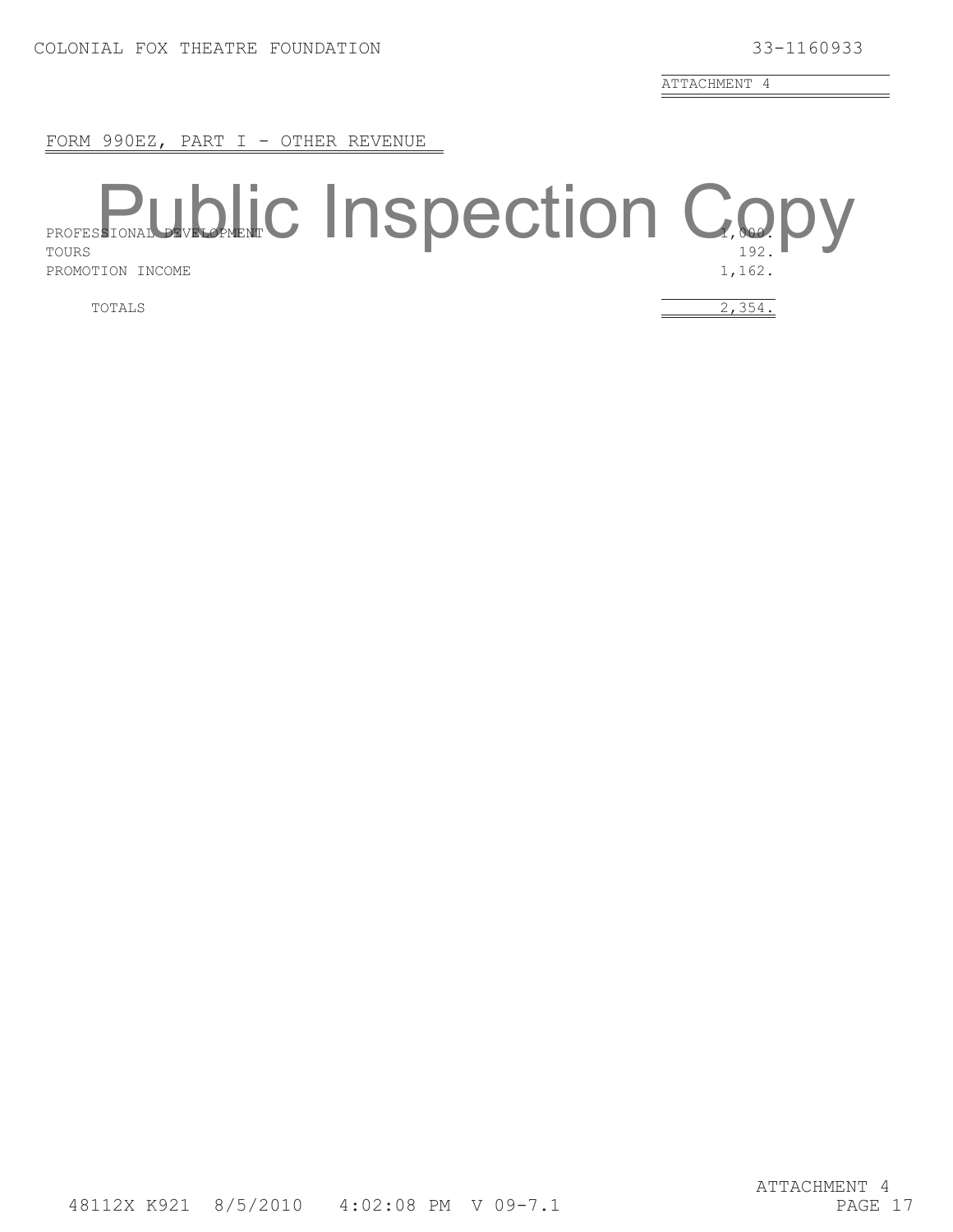FORM 990EZ, PART I - OTHER EXPENSES

### SUPPLIES GIVIIV IIIVPOUUUII VV $_{1,522}$ . SUPPLES Ublic Inspection Copy CONFERENCES, CONVENTIONS 1, 254. INTEREST 594. DEPRECIATION 385.<br>DUES AND SUBSCRIPTIONS 2.181. DUES AND SUBSCRIPTIONS  $\begin{array}{ccc} & 2,181. \\ & 100. \end{array}$ TOURS 100. CAMPAIGN OTHER 2,130.<br>BOARD OF TRUSTEES 2,130. BOARD OF TRUSTEES

TOTAL  $14,962.$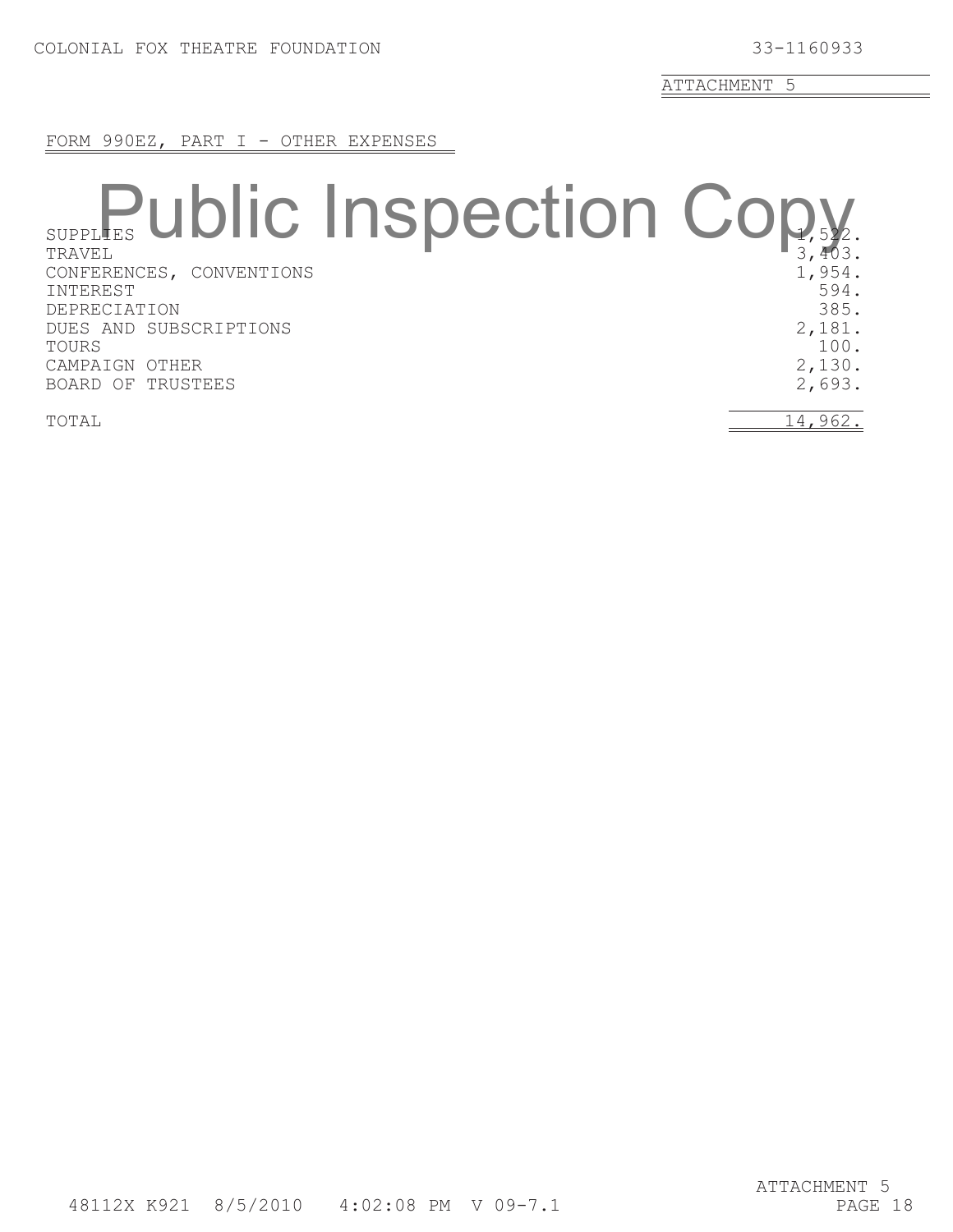FORM 990EZ, PART II - CASH, SAVINGS AND INVESTMENTS

## BEGINNING END DESCRIPTION OF YEAR OF YEAR DESCREPTION **DIC INSPECTIONER** COPYEAR SAVINGS 230,944. 169,005. TOTALS 276,978. 285,741.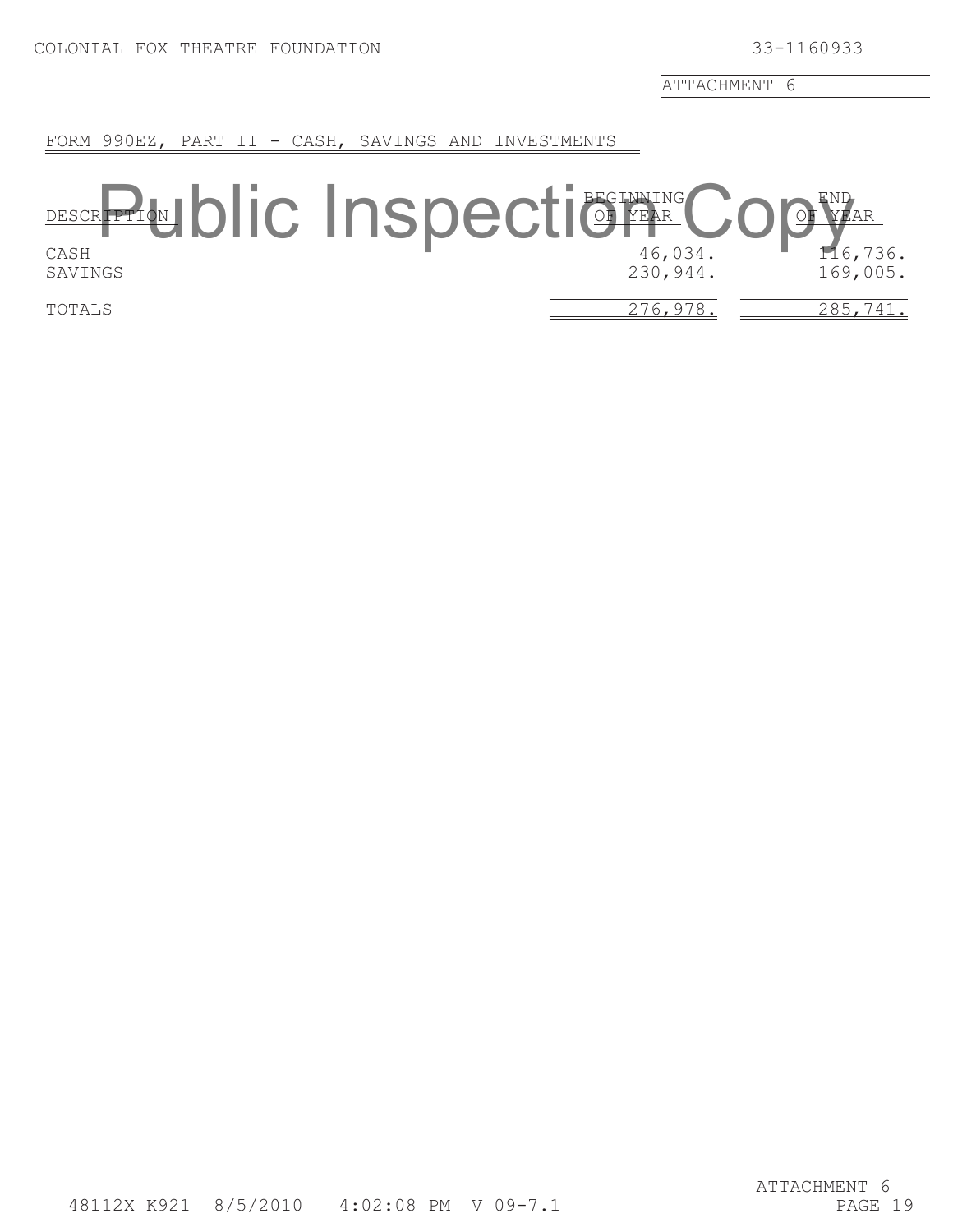FORM 990EZ, PART II - OTHER ASSETS

## END DESCRIPTION OF YEAR DESCR**PTION DIC INSPECTION COPY**AR COMMUNITY FOUNDATION 5, 5, 578.

TOTALS  $8,078.$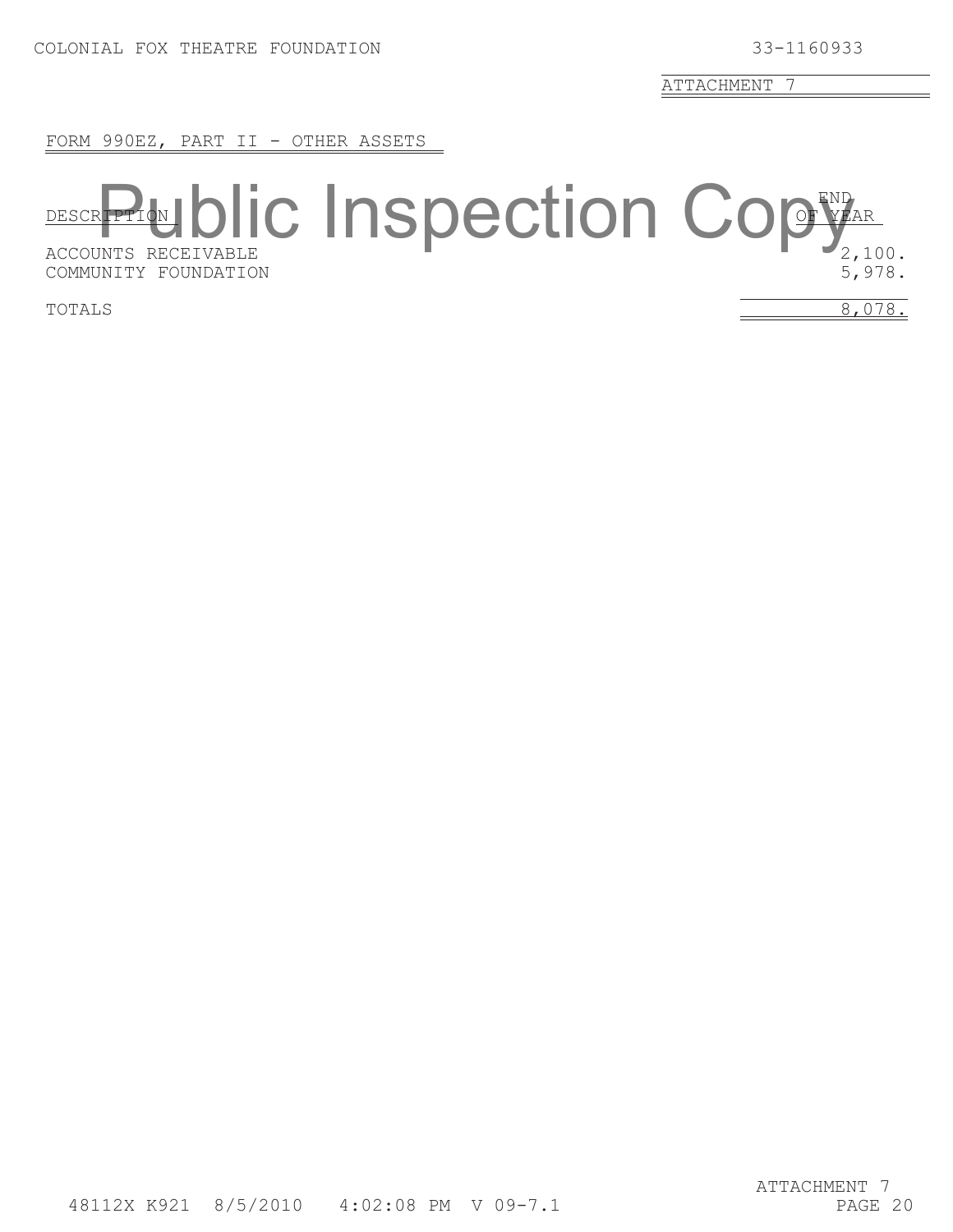FORM 990EZ, PART II - TOTAL LIABILITIES

## END DESCRIPTION OF YEAR DESCR**PTION DIC INSPECTION COPY**AR

TOTALS  $1,098.$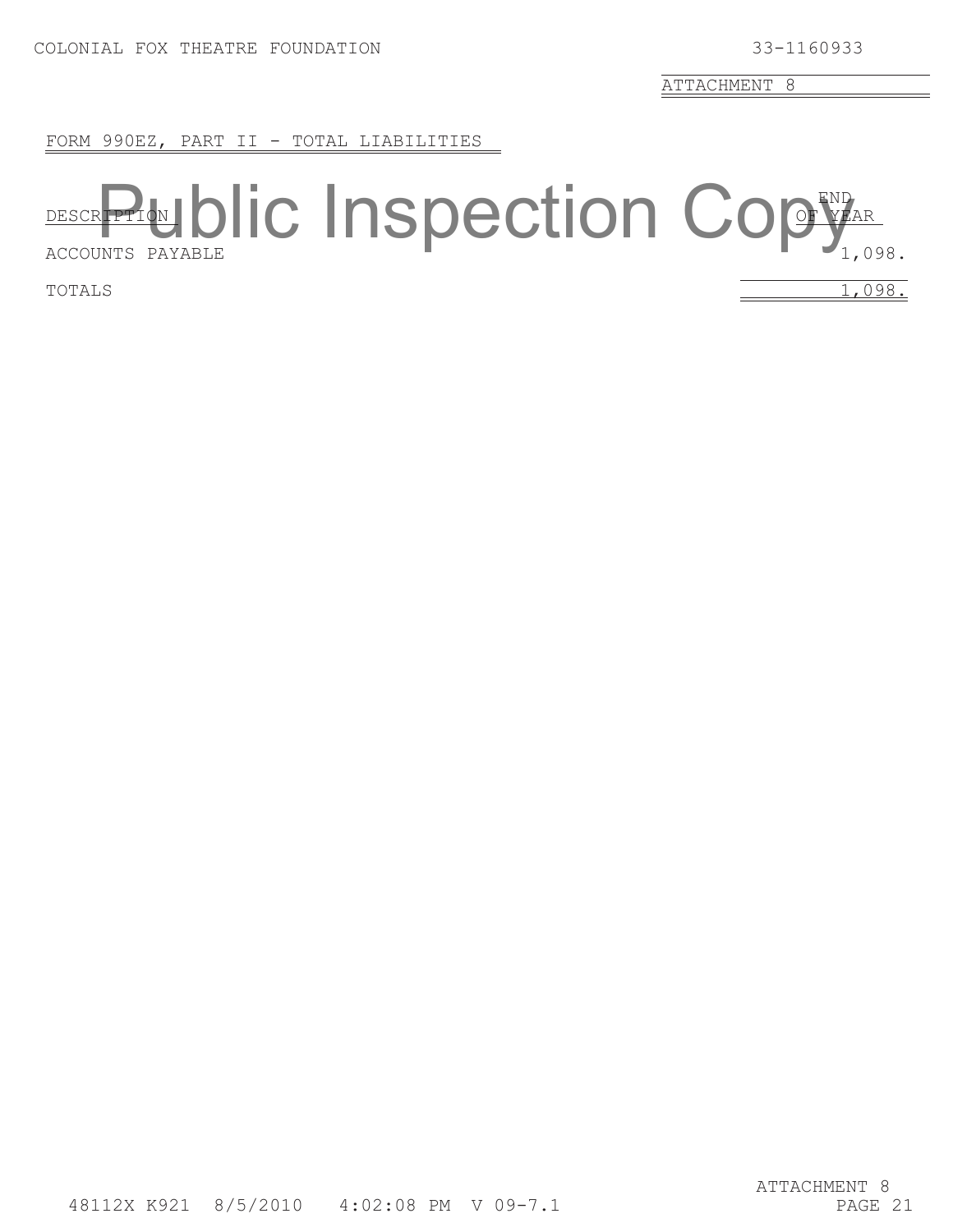FORM 990EZ, PART III - ORGANIZATION'S PRIMARY EXEMPT PURPOSE

TO BE AN ENDURING DYNAMIC CULTURAL CENTER ENRICHING THE QUALITY OF LIFE AND ECONOMIC VITALITY OF PITTSBURG AND SURROUNDING COMMUNITIES. **ublic Inspect**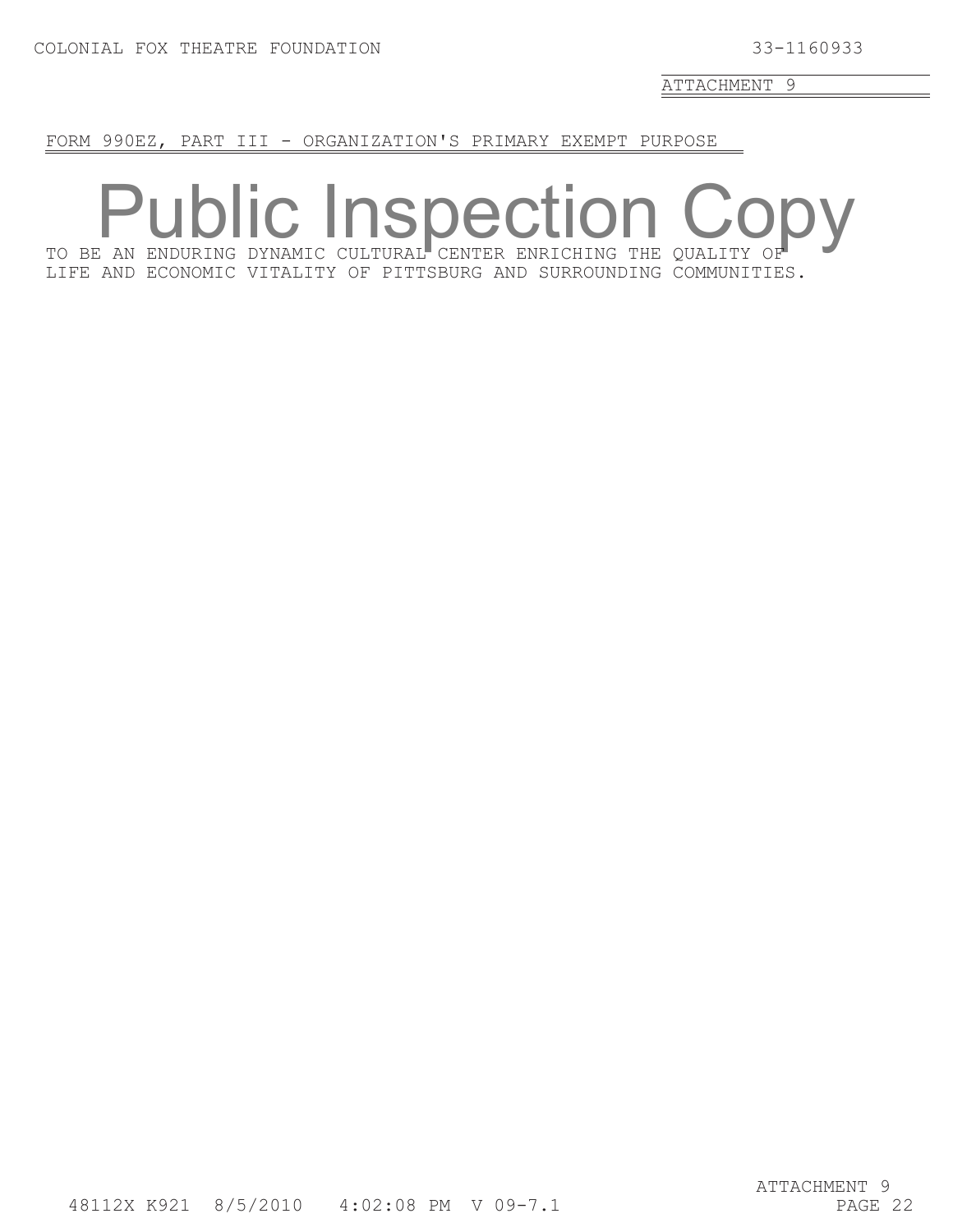FORM 990EZ, PART III - STATEMENT OF PROGRAM SERVICE ACCOMPLISHMENTS

ATTACHMENT PROGRAM **pection** 

TO ACQUIRE, MAINTAIN, AND OPERATE THE HISTORICAL COLONIAL FOX THEATRE BUILDING IN PITTSBURG, KS, FOR THE USE AND BENEFIT OF THE RESIDENTS OF PITTSBURG AND SURROUNDING COMMUNITIES. TO PROMOTE, CONDUCT, AND CARRY ON CHARITABLE, CULTURAL, RECREATIONAL, AND EDUCATIONAL PROGRAMS FOR THE CITIZENS OF PITTSBURG, KS, AND THE SURROUNDING COMMUNITIES. ALSO TO PROMOTE THE HISTORY AND HERITAGE OF THE COMMUNITY AND ITS LANDMARKS.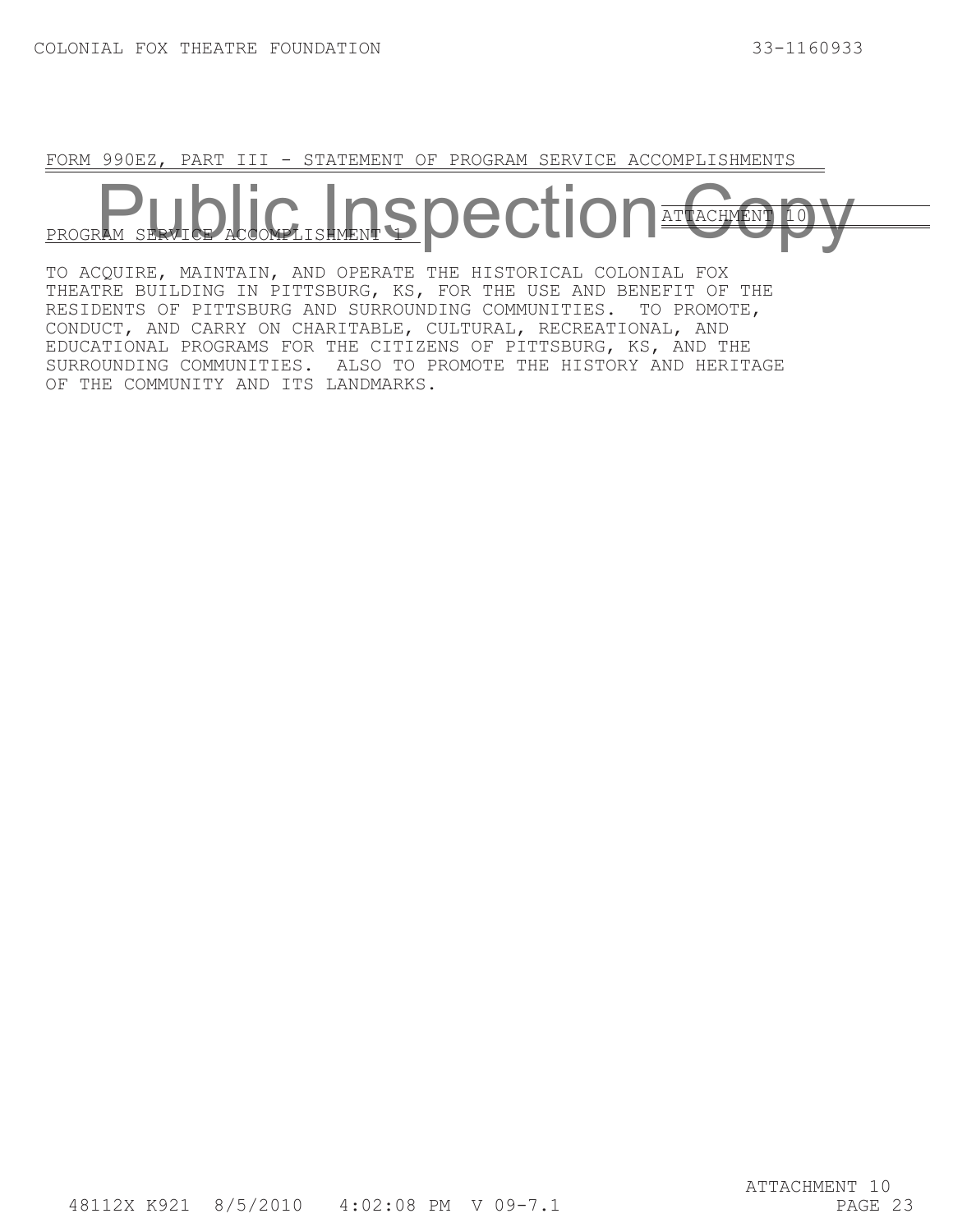| 3341160933<br>$\overline{\phantom{0}}$<br>$\overline{\phantom{0}}$<br><b>ATTACHMENT</b>                                                                                             | <b>ALLOWANCES</b><br>EXPENSE ACCT<br>AND OTHER<br>CONTRIBUTIONS<br><b>PLANS</b><br>TO EMPLOYEE<br><b>BENEFIT</b> | $\dot{\circ}$<br>$\dot{\circ}$                                      | $\dot{\circ}$<br>$\dot{\circ}$                                                        | $\dot{\circ}$<br>$\dot{\circ}$                                               | $\dot{\circ}$<br>$\dot{\circ}$                            | $\dot{\circ}$<br>$\dot{\circ}$                                              | $\dot{\circ}$<br>lic Inspection Copy<br>$\dot{\circ}$            | $\dot{\circ}$<br>$\dot{\circ}$ |
|-------------------------------------------------------------------------------------------------------------------------------------------------------------------------------------|------------------------------------------------------------------------------------------------------------------|---------------------------------------------------------------------|---------------------------------------------------------------------------------------|------------------------------------------------------------------------------|-----------------------------------------------------------|-----------------------------------------------------------------------------|------------------------------------------------------------------|--------------------------------|
| <b>EMPLOYEES</b>                                                                                                                                                                    | COMPENSATION                                                                                                     | 26,042                                                              | $\bullet$<br>$\circ$                                                                  | $\bullet$<br>$\circ$                                                         | $\bullet$<br>$\circ$                                      | $\circ$                                                                     | $\circ$                                                          | $\bullet$<br>$\circ$           |
| <b>KEY</b><br><b>AND</b><br><b>TRUSTEES</b><br>ORS,<br><b>DIRECT</b><br>OFFICERS,                                                                                                   | <b>POSITION</b><br>TITLE AND AVERAGE<br>PER WEEK<br>$\mathbb{C}$<br><b>HOURS</b><br><b>DEVOTED</b>               | 3/09<br><b>BEG</b><br>EXECUTIVE DIRECTOR<br>$\ddot{\circ}$<br>50    | BOARD MEMBER<br>$00$ .<br>$\overline{\phantom{0}}$                                    | $\circ$ .<br>SECRETARY<br>$\sim$                                             | <b>EMBER</b><br>$\ddot{\circ}$<br>BOARD M                 | CHAIR<br><b>DEVELOPMENT</b><br>$00$ .<br>$\infty$                           | <b>EMBER</b><br>$\circ$<br>BOARD M<br>$\overline{\phantom{0}}$   | BOARD MEMBER<br>00.            |
| COLONIAL FOX THEATRE FOUNDATION<br>$\begin{array}{c} \square \\ \square \end{array}$<br>LIST<br>$\mathsf I$<br>$\overline{\bot}$ $\overline{\lor}$<br><b>PART</b><br>990EZ,<br>FORM | <b>ADDRESS</b><br>AND<br>NAME                                                                                    | 66762<br>520 AVE<br>CORSINI<br>KS<br>PITTSBURG,<br>1045 E<br>VONNIE | 66762<br><b>HODSON</b><br>KS<br>PITTSBURG,<br><b>UTAH</b><br><b>BRAD</b><br>505<br>DR | 66762<br>$\mathbb{R}$<br>KS<br>IMPERIAL<br>ANN ELLIOTT<br>PITTSBURG,<br>1207 | 66762<br>AARON BESPERAT<br>KS<br>PO BOX 366<br>PITTSBURG, | 66762<br>GINA PINAMONTI<br>PITTSBURG, KS<br>S ROUSE<br>2602<br>$\mathbb{R}$ | 66762<br>KS<br>PITTSBURG,<br><b>JONES</b><br>VINE<br>1509<br>PAT | DOTTY MILLER<br>NINWOOD<br>405 |

COLONIAL FOX THEATRE FOUNDATION

ATTACHMENT 11

ATTACHMENT 11

PAGE 24

48112X K921 8/5/2010 4:02:08 PM V 09-7.1 PAGE 24 4:02:08 PM V 09-7.1 48112X K921 8/5/2010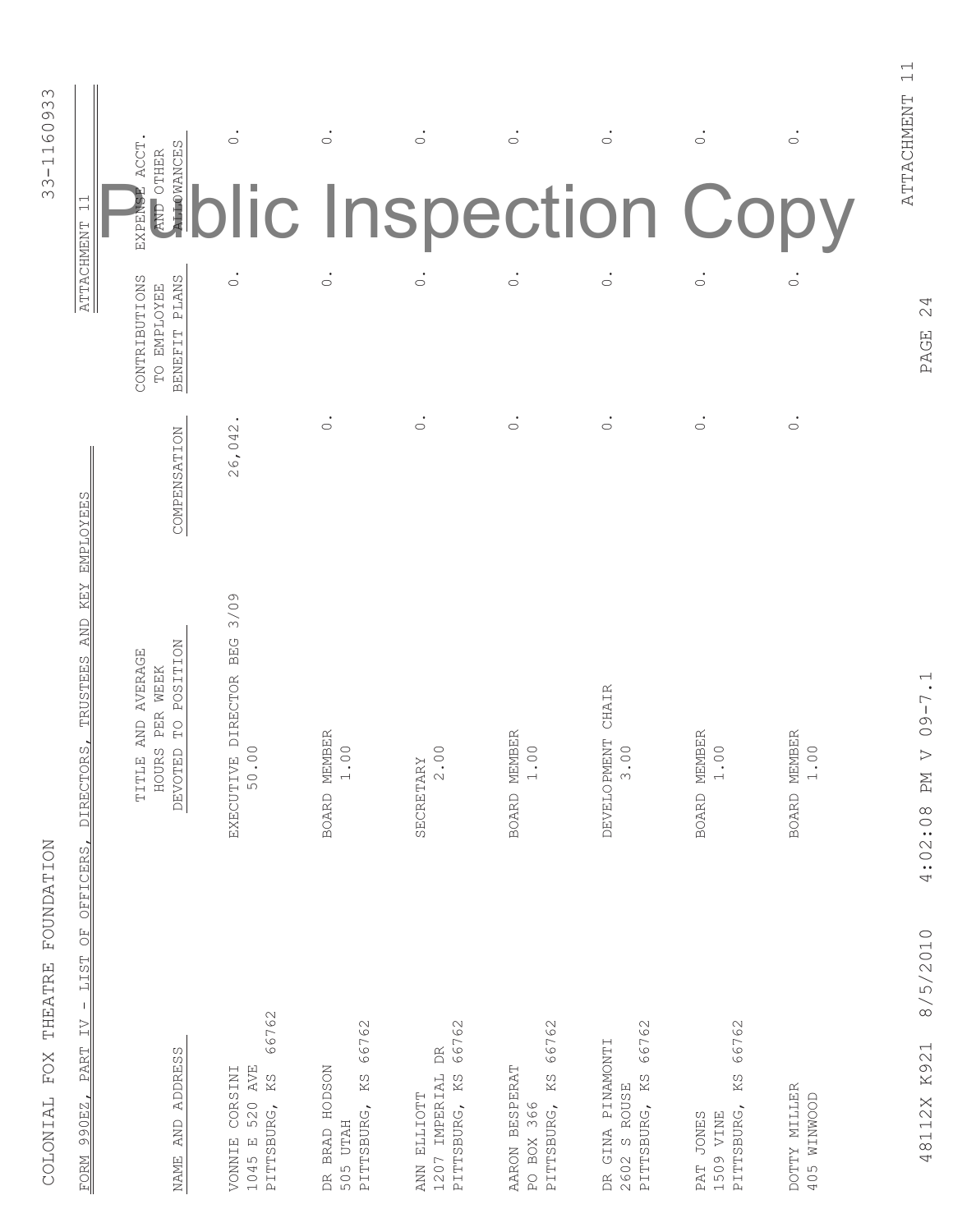| (CONT'D)<br>$\dot{\circ}$<br>$\dot{\circ}$<br>$\dot{\circ}$<br>$\dot{\circ}$<br>$\dot{\circ}$<br>$\dot{\circ}$<br><b>ALLOWANCES</b><br><b>ACCT</b><br>AND OTHER<br>EXPENSE<br>blic Inspection Copy<br>$\overline{\phantom{0}}$<br>$\overline{\phantom{0}}$<br>ATTACHMENT<br>$\dot{\circ}$<br>$\dot{\circ}$<br>$\overline{\circ}$<br>$\dot{\circ}$<br>$\overline{\circ}$<br>$\overline{\circ}$<br>CONTRIBUTIONS<br>BENEFIT PLANS<br>TO EMPLOYEE<br>$\bullet$<br>$\circ$<br>$\circ$<br>$\circ$<br>$\circ$<br>$\circ$<br>$\circ$<br>COMPENSATION<br><b>EMPLOYEES</b><br><b>KEY</b><br><b>AND</b><br><b>POSITION</b><br>TITLE AND AVERAGE<br><b>TRUSTEES</b><br>PER WEEK<br><b>REASURER</b><br>$\Omega$<br>BOARD MEMBER<br>MEMBER<br>EMBER<br>BOARD MEMBER<br><b>EMBER</b><br>DIRECTORS,<br>$00$ .<br>$00$ .<br>00.<br>$\overline{0}$ .<br>00.<br>0 <sup>o</sup><br><b>HOURS</b><br>TED<br>$\mathrel{\curvearrowright}$<br>DEVO'<br>Н<br>Σ<br>BOARD M<br><b>BOARD</b><br><b>BOARD</b><br>ASST.<br>OFFICERS,<br>$\overline{\text{O}}$<br>LIST<br>$\mathsf I$<br>$\overline{\Sigma}$<br>COUNTRYSIDE DR<br>66762<br>66762<br>66762<br>66762<br>66762<br>66762<br>66762<br>DR<br>CENTENNIAL<br><b>PART</b><br>ω<br><b>ADDRES</b><br>BRENT CASTAGNO<br>KS<br>PITTSBURG, KS<br>KS<br>KS<br>KS<br>JUSTIN CRAIN<br>EUCLID<br><b>BROCK</b><br>990EZ,<br>4TH<br>PITTSBURG,<br>AND<br>$\boxed{\mathbf{L}}$<br>2003<br>NAME<br>1704<br>$FORM$ | COLONIAL FOX THEATRE FOUNDATION                                          |  | 33-1160933 |
|-------------------------------------------------------------------------------------------------------------------------------------------------------------------------------------------------------------------------------------------------------------------------------------------------------------------------------------------------------------------------------------------------------------------------------------------------------------------------------------------------------------------------------------------------------------------------------------------------------------------------------------------------------------------------------------------------------------------------------------------------------------------------------------------------------------------------------------------------------------------------------------------------------------------------------------------------------------------------------------------------------------------------------------------------------------------------------------------------------------------------------------------------------------------------------------------------------------------------------------------------------------------------------------------------------------------------------------------------------------------------------------------------------------------------------|--------------------------------------------------------------------------|--|------------|
|                                                                                                                                                                                                                                                                                                                                                                                                                                                                                                                                                                                                                                                                                                                                                                                                                                                                                                                                                                                                                                                                                                                                                                                                                                                                                                                                                                                                                               |                                                                          |  |            |
|                                                                                                                                                                                                                                                                                                                                                                                                                                                                                                                                                                                                                                                                                                                                                                                                                                                                                                                                                                                                                                                                                                                                                                                                                                                                                                                                                                                                                               |                                                                          |  |            |
|                                                                                                                                                                                                                                                                                                                                                                                                                                                                                                                                                                                                                                                                                                                                                                                                                                                                                                                                                                                                                                                                                                                                                                                                                                                                                                                                                                                                                               | TANGLEWOODS<br>ROGER HECKERT<br>PITTSBURG,<br>PITTSBURG,                 |  |            |
|                                                                                                                                                                                                                                                                                                                                                                                                                                                                                                                                                                                                                                                                                                                                                                                                                                                                                                                                                                                                                                                                                                                                                                                                                                                                                                                                                                                                                               | SHAWN NACCARATO<br>PITTSBURG, KS<br>508 W                                |  |            |
|                                                                                                                                                                                                                                                                                                                                                                                                                                                                                                                                                                                                                                                                                                                                                                                                                                                                                                                                                                                                                                                                                                                                                                                                                                                                                                                                                                                                                               | PITTSBURG, KS<br>N JOPLIN<br><b>BERRY</b>                                |  |            |
|                                                                                                                                                                                                                                                                                                                                                                                                                                                                                                                                                                                                                                                                                                                                                                                                                                                                                                                                                                                                                                                                                                                                                                                                                                                                                                                                                                                                                               | PITTSBURG,<br><b>DEBBIE</b><br>$\begin{bmatrix} 1 \end{bmatrix}$<br>1225 |  |            |
|                                                                                                                                                                                                                                                                                                                                                                                                                                                                                                                                                                                                                                                                                                                                                                                                                                                                                                                                                                                                                                                                                                                                                                                                                                                                                                                                                                                                                               |                                                                          |  |            |
|                                                                                                                                                                                                                                                                                                                                                                                                                                                                                                                                                                                                                                                                                                                                                                                                                                                                                                                                                                                                                                                                                                                                                                                                                                                                                                                                                                                                                               |                                                                          |  |            |

COLONIAL FOX THEATRE FOUNDATION

PAGE 25

48112X K921 8/5/2010 4:02:08 PM V 09-7.1 PAGE 25 4:02:08 PM V 09-7.1 48112X K921 8/5/2010

ATTACHMENT 11 ATTACHMENT 11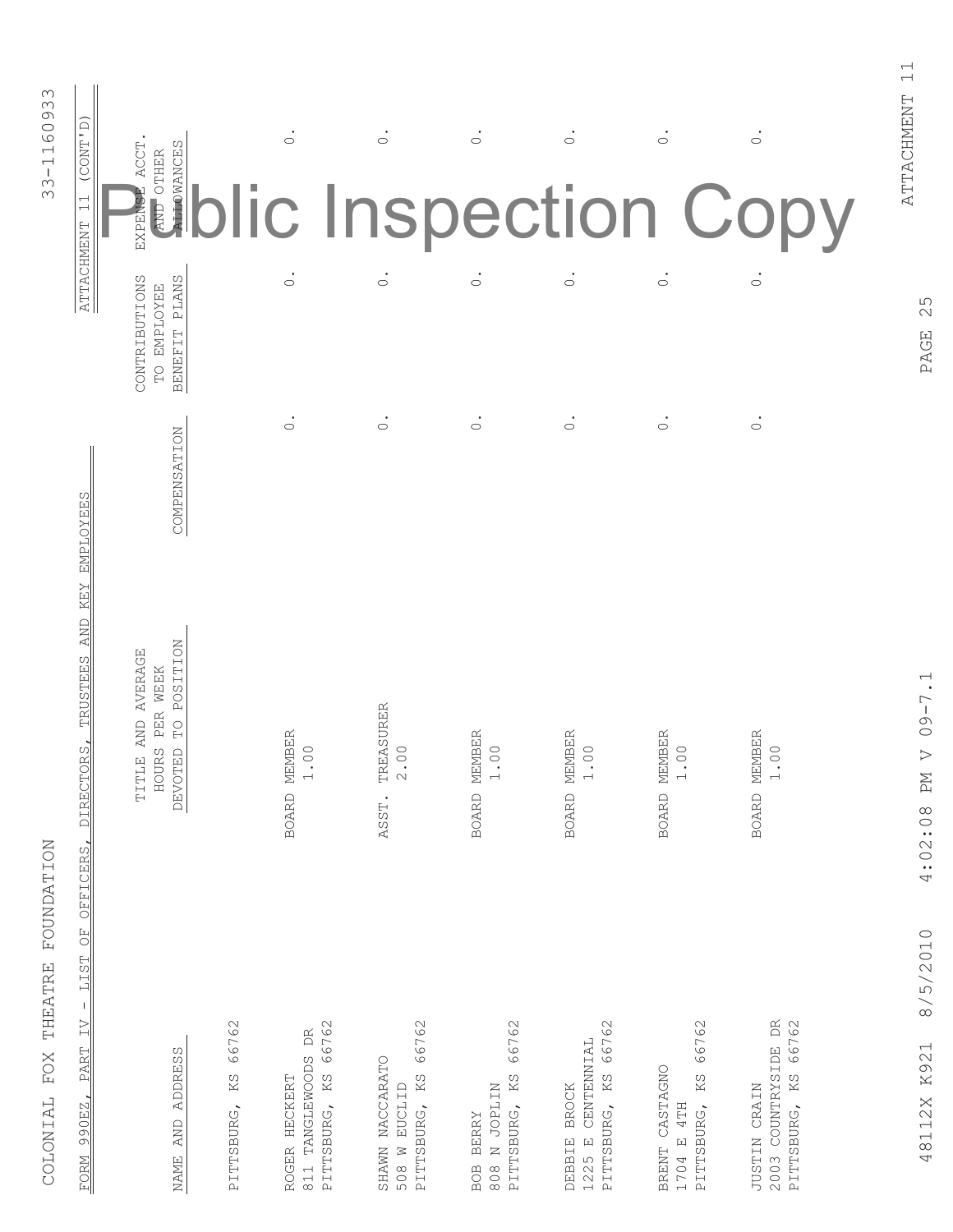| 33-1160933                      | (CONT'D)<br>$\overline{\phantom{0}}$                                                                                                 | <b>ALLOWANCES</b><br><b>ACCT</b><br>AND OTHER<br>EXPENSE                                     | $\dot{\circ}$                                                                            | $\dot{\circ}$                                                   | $\dot{\circ}$                                                                                   | $\dot{\circ}$                                             | $\dot{\circ}$                                                          | $\circ$<br>lic Inspection Copy                                              | $\dot{\circ}$                   |
|---------------------------------|--------------------------------------------------------------------------------------------------------------------------------------|----------------------------------------------------------------------------------------------|------------------------------------------------------------------------------------------|-----------------------------------------------------------------|-------------------------------------------------------------------------------------------------|-----------------------------------------------------------|------------------------------------------------------------------------|-----------------------------------------------------------------------------|---------------------------------|
|                                 | <b>ATTACHMENT</b>                                                                                                                    | BENEFIT PLANS<br>CONTRIBUTIONS<br>TO EMPLOYEE                                                | $\dot{\circ}$                                                                            | $\dot{\circ}$                                                   | $\dot{\circ}$                                                                                   | $\dot{\circ}$                                             | $\dot{\circ}$                                                          | $\dot{\circ}$                                                               | $\circ$                         |
|                                 | <b>EMPLOYEES</b>                                                                                                                     | COMPENSATION                                                                                 | $\bullet$<br>$\circ$                                                                     | $\dot{\circ}$                                                   | $\dot{\circ}$                                                                                   | $\dot{\circ}$                                             | $\circ$                                                                | $\dot{\circ}$                                                               | $\dot{\circ}$                   |
|                                 | KEY<br><b>AND</b><br><b>TRUSTEES</b><br>DIRECTORS,<br><b>OFFICERS</b>                                                                | <b>POSITION</b><br>TITLE AND AVERAGE<br>PER WEEK<br>$\Omega$<br>DEVOTED<br><b>IOURS</b><br>H | MEMBER<br>1.00<br><b>BOARD</b>                                                           | MEMBER<br>$1.00$<br><b>BOARD</b>                                | MEMBER<br>$1.00$<br><b>BOARD</b>                                                                | MEMBER<br>1.00<br><b>BOARD</b>                            | MEMBER<br>1.00<br><b>BOARD</b>                                         | MEMBER<br>1.00<br><b>BOARD</b>                                              | MEMBER<br>1.00<br><b>BOARD</b>  |
| COLONIAL FOX THEATRE FOUNDATION | $\begin{array}{c} \square \cr \square \cr \square \cr \end{array}$<br>LIST<br>$\mathsf I$<br>$\geq$<br><b>PART</b><br>990EZ,<br>FORM | <b>ADDRESS</b><br><b>AND</b><br>NAME                                                         | 66762<br>FS<br>S<br>KS<br>270TH<br><b>DUNHAM</b><br>PITTSBURG,<br>$\sigma$<br>TAD<br>455 | 66743<br>FRANK DUNNICK<br><b>ST JOHN</b><br>GIRARD, KS<br>108 E | 900<br><b>SUITE</b><br>BOULDER AVE,<br>OK 74119<br>STEPHEN EARNEST<br>$\circ$<br>TULSA,<br>1717 | 66762<br>STELLA HASTINGS<br>KS<br>PITTSBURG,<br>610 DEILL | 66762<br>SUSAN LAUSHMAN<br>KS<br>EUCLID<br>PITTSBURG,<br>$\geq$<br>608 | 66762<br>CRESTVIEW<br>507 W CRESTVIE<br>PITTSUBRG, KS<br><b>ZONAL NESDS</b> | DR JOEL RHODES<br>2001 YORKTOWN |

COLONIAI, FOX THEATRE FOINDATION

PAGE 26

ATTACHMENT 11

ATTACHMENT 11

48112X K921 8/5/2010 4:02:08 PM V 09-7.1 PAGE 26 4:02:08 PM V 09-7.1 48112X K921 8/5/2010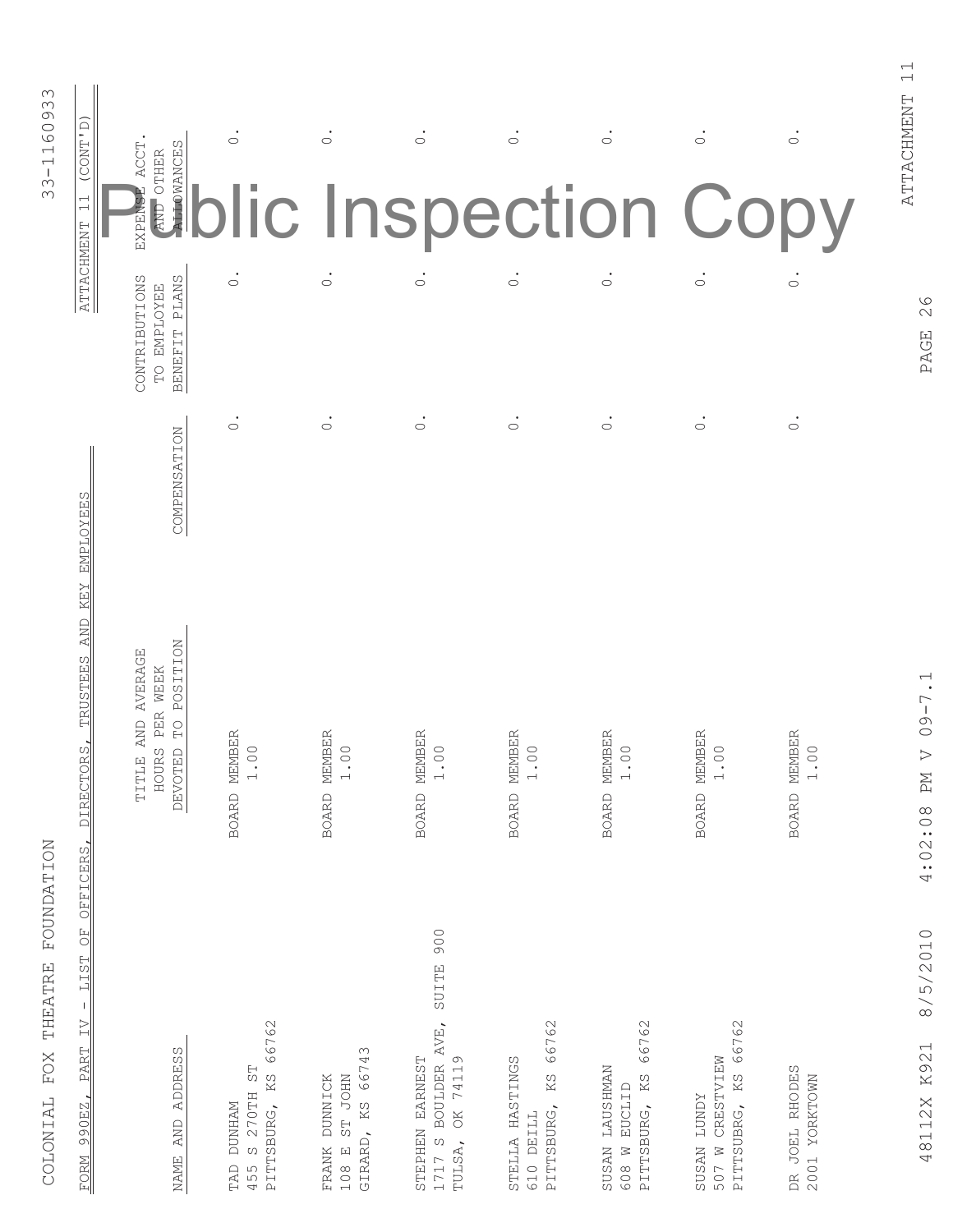| <b>AND</b><br><b>HOURS</b><br><b>DEVOTED</b><br>TITLE |
|-------------------------------------------------------|
| BOARD MEMBER<br>00.                                   |
| MEMBER<br>$00$ .                                      |
| BOARD MEMBER<br>00.<br>$\overline{\phantom{0}}$       |
| MEMBER<br>00.                                         |
| <b>EMBER</b><br>00.<br>BOARD M                        |
| BOARD MEMBER<br>$\circ$ .<br>$\overline{ }$           |

48112X K921 8/5/2010

4:02:08 PM V 09-7.1

PAGE 27 48112X K921 8/5/2010 4:02:08 PM V 09-7.1 PAGE 27

ATTACHMENT 11

ATTACHMENT 11